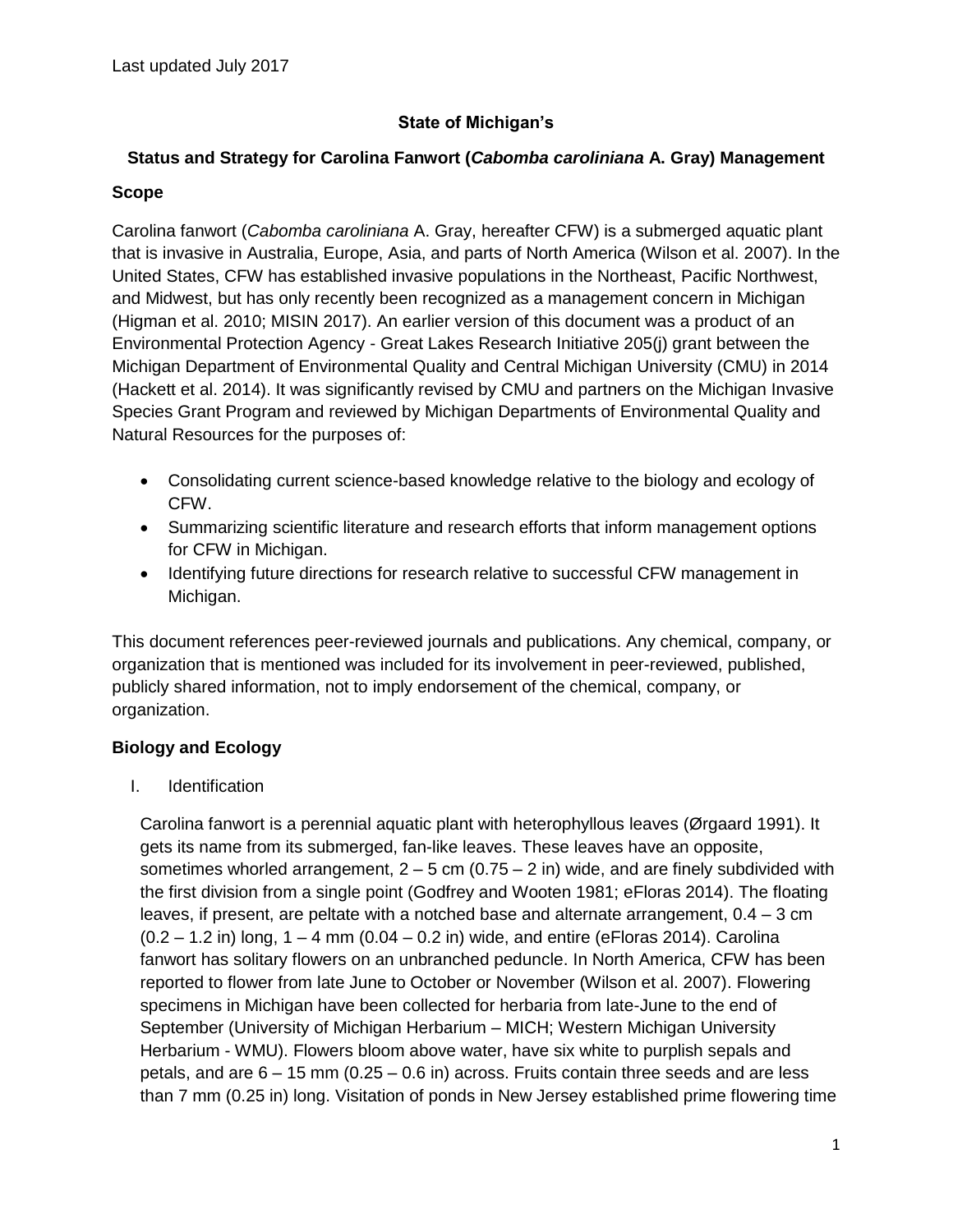as July to September with seeds appearing soon after flowering begins (Riemer 1968). Tarver and Sanders (1977) reported seeds maturing 28-31 days after fertilization.

Species that are often mistaken for CFW in North America include: watermilfoil (*Myriophyllum* spp*.*), coontail (*Ceratophyllum demersum* L.), water-marigold (*Bidens beckii* Torr. Ex Spreng.), and white water crowfoot (*Ranunculus* spp. with white flowers including *R. longirostris* Godr. and *R. trichophyllus* Chaix). Without flowers, submerged CFW may resemble watermilfoil, coontail, or water-marigolds since they all have finely divided submerged leaves. The leaves of watermilfoil branch from a central stem, unlike the fan-like division of CFW. Coontail's submerged leaves are arranged in whorls of five or more and have teeth on their margins. Coontail is also stiff and brittle and holds its shape out of water, unlike CFW. The submerged leaves of water-marigold are opposite like CFW, but they branch at the stem, lacking the petiole of CFW. The emergent leaves of water-marigold have an opposite arrangement, while the floating leaves of CFW have an alternate arrangement. The flowers of white water crowfoot resemble that of CFW and both have finely divided leaves. White water crowfoot has 5 petals, unlike the 6 sepals and petals of CFW, and the finely divided leaves of white water crowfoot have an alternate arrangement.

There are four other accepted species in the genera *Cabomba*: *C. aquatica* Aubl., *C. furcata* Schult. & Schult. f., *C. haysenii* Wiersema, and *C. palaeformis* Fassettl, but no sightings of these have been reported in Michigan. All species are native to Central and South America. In the United States, *C. furcata* has been introduced to Puerto Rico and Florida (USDA 2017). *Cabomba aquatica* and *C. furcata* are common aquaria plants and CFW has been misidentified as *C. aquatica* in stores (Maki and Galatowitsch 2004; Hussner et al. 2013; Verbrugge and Van Valkenburg 2014).

## II. Detection

Carolina fanwort can be found in large dense mats or interspersed among native macrophytes, often at depths from  $2 - 4$  m (6 – 12 ft; Schooler et al. 2006; Matthews et al. 2013). The finely dissected opposite, or sometimes whorled, submerged leaves of CFW distinguish it from similar species. When in flower, the white, 6-part flower, is distinct. Methods used to collect CFW for detection and identification include rake-tosses (Cahill et al. *in prep*), SCUBA/snorkeling with transects or quadrats (Schooler et al. 2006; Schooler 2009; Bickel and Schooler 2015; Cahill et al. *in prep*), and quadrat sampling without SCUBA/snorkeling assistance (Gangstad 1992).

Aerial photographs have been used with botanists or local experts to distinguish emergent and floating aquatic vegetation (e.g., Husson et al. 2013). Submerged aquatic vegetation at water depths greater than 40 cm (16 in) cannot be distinguished using remote sensing technology at this time even when processed with object-based image analysis (Visser et al. 2013). Water absorbs the wavelengths commonly used to remotely sense vegetation (i.e. visible and near infrared). Remote sensing detection would also be limited in its ability to distinguish CFW in mixed stands of other aquatic vegetation.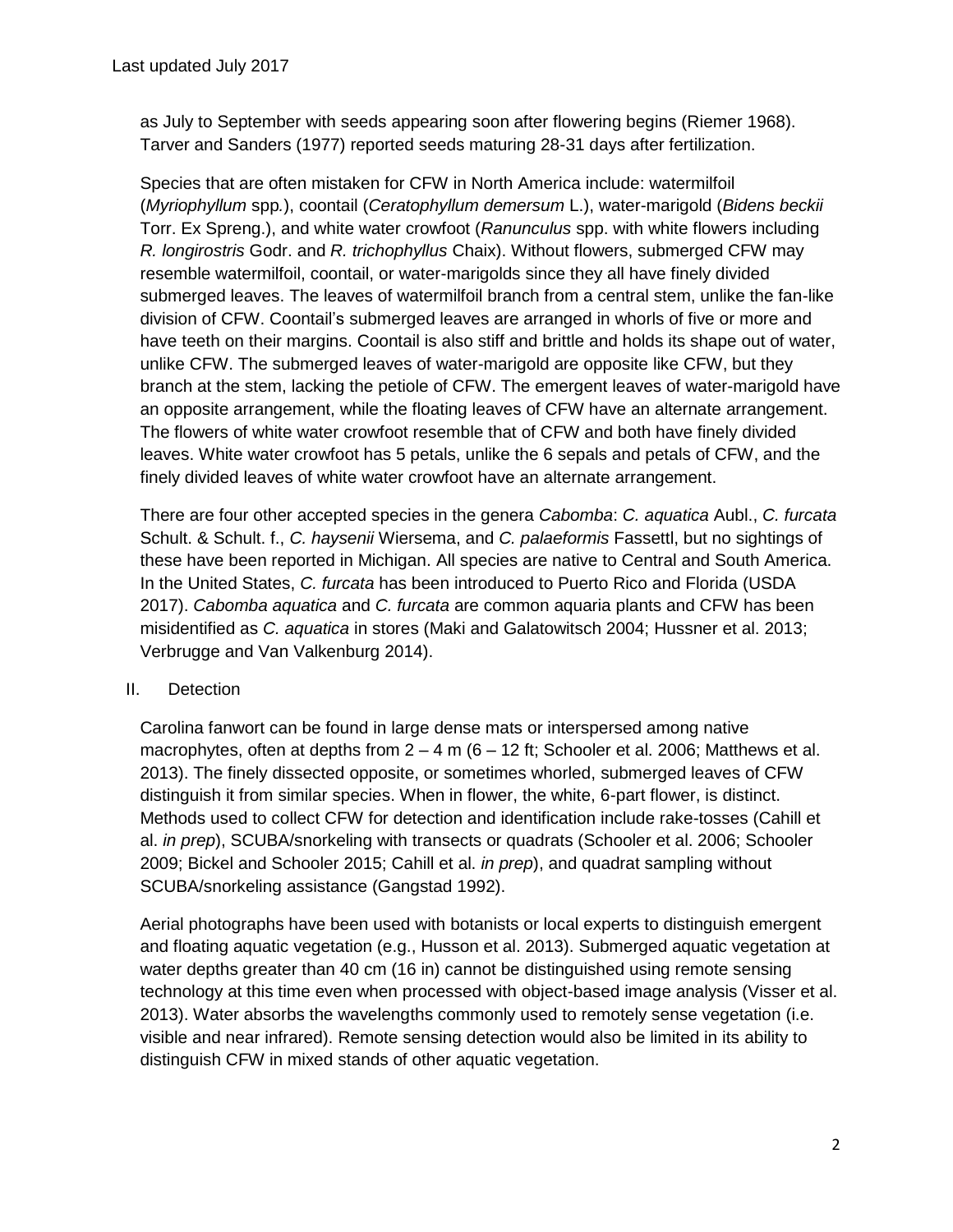Attempts to identify markers for CFW to use for field detection have proved difficult (Scriver et al. 2015). Markers that have been tried either amplified non-target species as well or there were too many species-specific mutations for the marker to get consistent results (Scriver et al. 2015). Markers have been identified for related *C. aquatica* (Barbosa et al. 2015). If it is possible to detect and differentiate CFW with eDNA, this could improve the true positive detection of CFW when it is growing undetected in mixed stands of aquatic vegetation or in an inaccessible portion of a waterbody. Environmental DNA detection procedures could also reduce the need for labor-intensive field surveys until after CFW was positively detected in an area

### III. Life History and Spread/Dispersal

In its native range, CFW is considered a perennial that overwinters as stem and rhizome fragments (eflora 2014) or continuously flowers and grows throughout the year (Schneider and Jeter 1982). A CFW population may flower over many months but an individual flower opens for only two days. On the first day, the female genitalia of the flower are curved outward, toward the nectaries at the base of the petals. Insects (e.g., honeybees, flies, wasps) will spread pollen from other flowers to these curved genitalia while retrieving nectar. When the flowers open on the second day, the female genitalia are standing straight in the center of the flower and the pollen-bearing genitalia is curved toward the nectaries to spread pollen to the insects (Tarver and Sanders 1977; Schneider and Jeter 1982). Seeds mature in fertilized flowers 28 to 31 days after fertilization (Tarver and Sanders 1977). Seeds are unlikely to germinate unless dried, suggesting that seeds are a mechanism CFW uses to overcome fluctuating water levels (Tarver and Sanders 1977; Schooler et al. 2009).

Carolina fanwort phenology varies throughout its invasive range. In Kasshabog Lake, Ontario CFW overwinters as fragments, begins to grow in early spring, and flowers from late June to November (Noël 2004 in Wilson et al. 2007). Similarly, Riemer and Ilnicki (1968) documented CFW populations in New Jersey overwintering as fragments, resuming growth in early spring, and flowering from late June to September. In tropical regions of Australia, CFW flowers continuously throughout the year (Wilson et al. 2007) and in cooler regions of Australia CFW overwinters as fragments (Mackey and Swarbrick 1997).

Seeds are produced in parts of CFW's North American invasive range, but germination has not been documented (Riemer and IInicki 1968; Wilson et al. 2007). After laboratory trials under suitable growing conditions resulted in no CFW seed germination, Riemer and IInicki (1968) postulated that CFW does not produce viable seeds in New Jersey. Similarly, CFW seeds produced in Kasshabog Lake, Ontario are not viable (Noël 2004 in Wilson et al. 2007). Seeds and seedlings have been found in tropical regions of Australia (Schooler et al. 2006; Matthews et al. 2013).

In late fall the lower portions of CFW stems defoliate, become brittle, and break apart, facilitating asexual spread (Riemer 1965). There is evidence that CFW reproduces almost exclusively asexually throughout its invasive range (Ørgaard 1991; Xiaofeng et al. 2005). Asexual reproduction is facilitated through rhizome-like stem growth and stems that readily fragment (Riemer and IInicki 1968; Ørgaard 1991). A fragment with at least one node is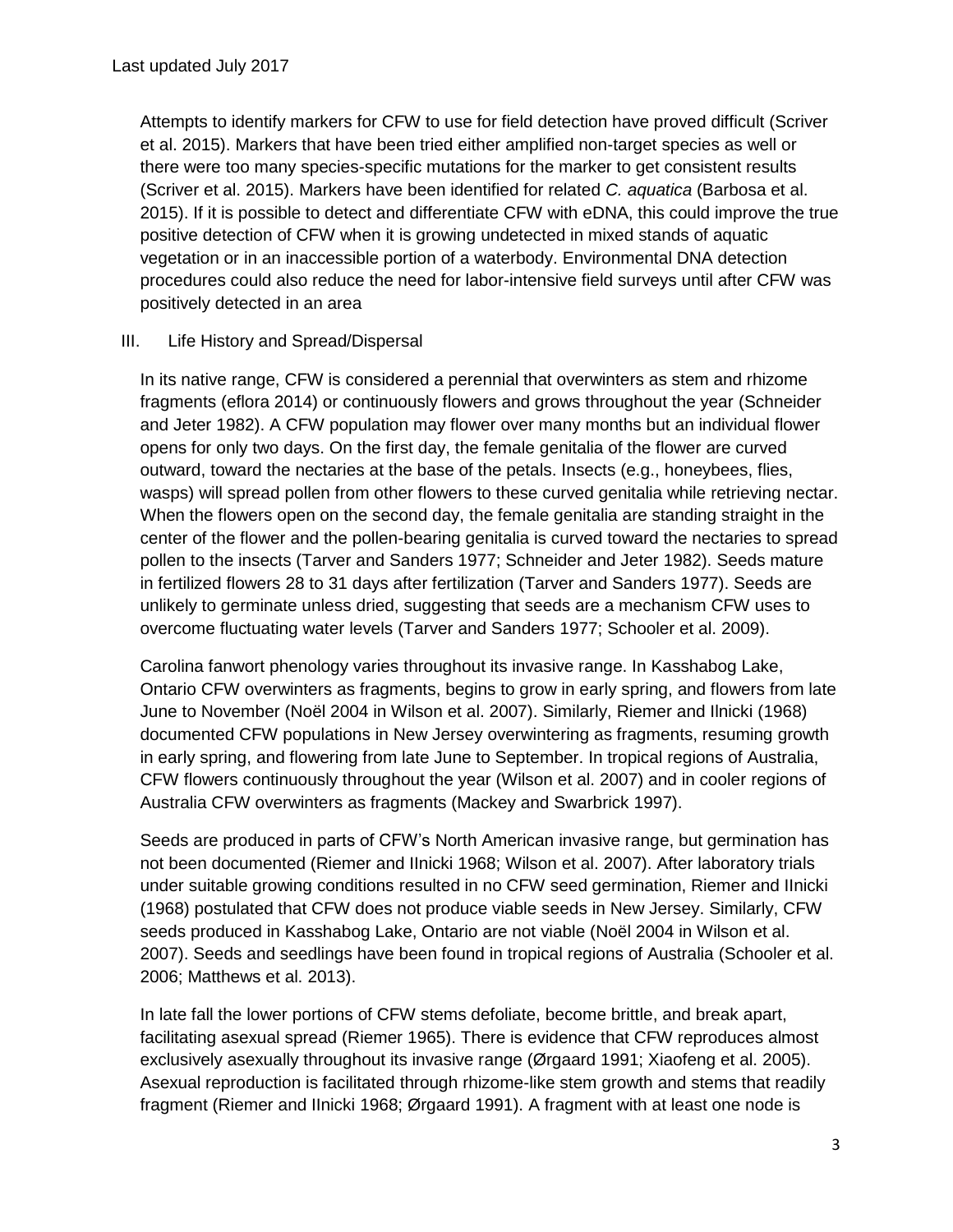required for regeneration (Bickel 2016). In laboratory trials, a free-floating fragment of a single node (i.e., portion of stem where one pair of leaves attaches) had a 30% chance of reestablishing; a single node in substrate had a 50% chance of reestablishing; a freefloating fragment of more than one node had a 50% chance of reestablishment; and a fragment of more than one node placed in substrate had a 100% chance of reestablishment (Bickel 2016). Fragments can spread through connected water bodies. Practical scenarios executed by Bickel (2014) show regeneration of CFW fragments after days out of water (42 hours). Fragment clumping and humid weather reduce CFW fragment desiccation and can greatly enhance the survival of CFW fragments out of water (Bickel 2014). It is likely that recreational activity in North America has facilitated spread between unconnected water bodies (McCracken et al. 2013; Bickel 2014).

Carolina fanwort is a popular aquarium plant and was marketed throughout the  $20<sup>th</sup>$  century (Les and Mehrhoff 1999). It has been hypothesized that aquarium waste is a vector of introduction and cause of CFW's global spread. Instances of aquarium waste introduction are difficult to verify without first-hand accounts or molecular data from past commercial sources (McCracken et al. 2013).

There are three documented phenotypes of CFW: green, purple/red, and purple (Bultemeier et al. 2009). It has been postulated that the phenotypic variation is a result of differential light and temperature conditions (Wain et al. 1983; Hanlon 1990; Leslie 1986; Martin and Wain 1991; Ørgaard 1991). Bultemeier et al. (2009) found that all three phenotypes (green, purple/red, and purple) exhibit differential responses to a wide range of aquatic herbicides. Green CFW was the least susceptible to herbicide treatment while the purple/red and red phenotypes were more susceptible. Invasive populations in the northern United States are composed of green CFW (Bultemeier et al. 2009).

#### IV. Habitat

Carolina fanwort is native to the southeastern United States and parts of South America (Ørgaard 1991). It is primarily found in lakes, ponds, and slow-moving streams with soft sediment at depths from  $2 - 4$  m (6 – 12 ft; Schooler et al. 2006; Matthews et al. 2013).

Carolina fanwort has been introduced in an array of habitats outside its native range including Australia, Japan, New Guinea, Malaysia, China, the Netherlands, Belgium, Hungary, England, Canada, and the United States (outside of native range; Les and Merhoff 1999; Wilson et al. 2007; MISIN 2017). It has been rapidly expanding its range in the Netherlands (Matthews et al. 2013), and is so problematic in Australia that it was ranked as one of the twenty species on the inaugural weeds of national significance list (Thorp and Lynch 2000). Researchers from these two countries have published a large percentage of the recent CFW research (e.g., Schooler 2009; Cabrera-Walsh et al. 2011; Dugdale et al. 2013; Matthews et al. 2013; Bickel 2014).

In its invasive range, CFW is commonly found in water less than 3 m (10 ft) deep but can be found in depths of up to 10 m (32 ft; Schooler et al. 2006; Wilson et al. 2007). Water pH is the most powerful predictor of CFW colonization potential (Jacobs and MacIsaac 2009;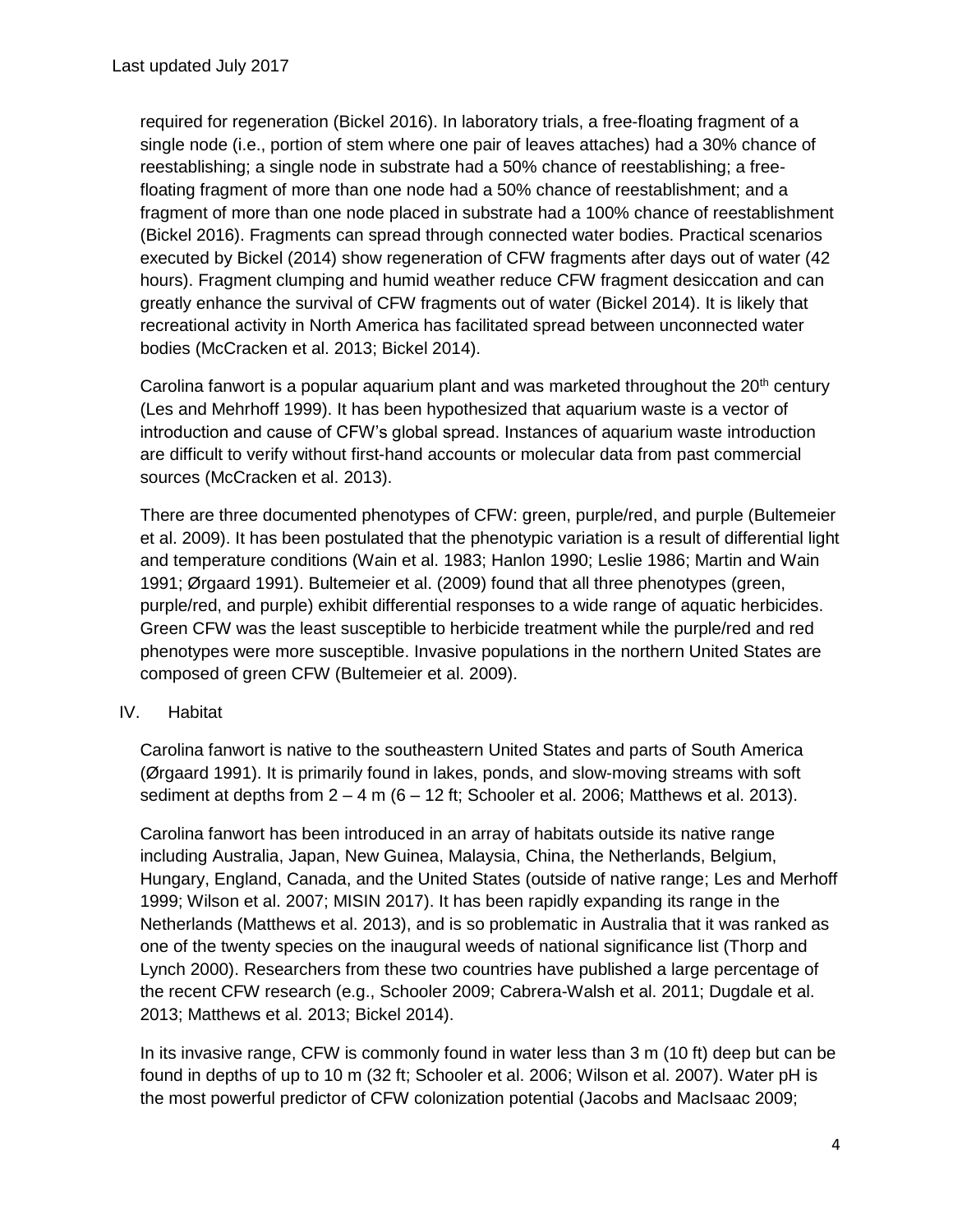Bickel 2012; Bickel and Perrett 2014; Bickel and Schooler 2015; Bellinger and Davis 2017). Carolina fanwort grows best in soft water systems with low alkalinity and acidic pH (4-6; Riemer 1965; Gangstad 1992; James 2011) but can also colonize waterbodies with pH levels as high as 8.8 (Matthews et al. 2013). Waterbodies with higher pH may not support as dense of CFW populations (Bickel and Perrett 2014).

Carolina fanwort has been documented in oligotrophic to mesotrophic, and eutrophic systems (Lyon and Eastman 2006; Wilson et al. 2007). Bickel (2012) found nutrient levels in water, a condition of eutrophic systems, have no effect on CFW, only nutrients in the substrate. Oligotrophic systems that have sufficient nutrients in their soil can support CFW (Bickel 2012). Olsen et al. (2015) and Huang et al. (*in press*) found excess nitrogen in the water inhibited or collapsed CFW growth.

- V. Effects from CFW
	- a. Negative Effects

In habitats with suitable growing conditions, CFW can produce dense mats that exclude native vegetation (Sheldon 1994; Mackey and Swarbrick 1997; Lyon and Eastman 2006). Along with excluding native flora, these mats reduce the amount of sunlight reaching the sediment, increase epiphytic algal biomass, and alter the macroinvertebrate assemblage (Hogsden et al. 2007). A laboratory study found that CFW did not outcompete native vegetation when grown in mixed communities, but it could establish itself faster in newly disturbed substrate (Bickel and Perrett 2014), leading to the formation of dense mats.

Carolina fanwort is not an important food plant for fish, macroinvertebrates, or waterfowl, but has been consumed occasionally by waterfowl and rarely by macroinvertebrates (McAtee 1939; Rodrigues et al. 2014; Grutters et al. 2015). If CFW displaces native macrophyte species that are important food sources for macroinvertebrate and fish and wildlife species it could potentially create a gap in the food web.

Dense mats of CFW discourage swimming and recreational boating and result in reduced angler success in heavily infested areas (Gangstad 1992). Carolina fanwort gives an unpleasant flavor and discoloration to water, increasing the cost of treatment up to \$50 per cubic meter (Australian Department of the Environment and Heritage 2003). Removal of CFW has been found to improve water quality by reducing dissolved nitrogen, dissolved phosphorus, and turbidity (Anderson et al. 1996).

b. Positive Effects

Several laboratory studies on CFW and closely related species (i.e., *C. furata*) have shown potential for the plants to remove heavy metals (i.e., lead, copper, chromium) and pharmaceuticals from the water column (Yaowakhan et al. 2005; Dileepa et al. 2012; Othman et al. 2014; Mackul'ak et al. 2015; Nur Fadzeelah et al. 2015). These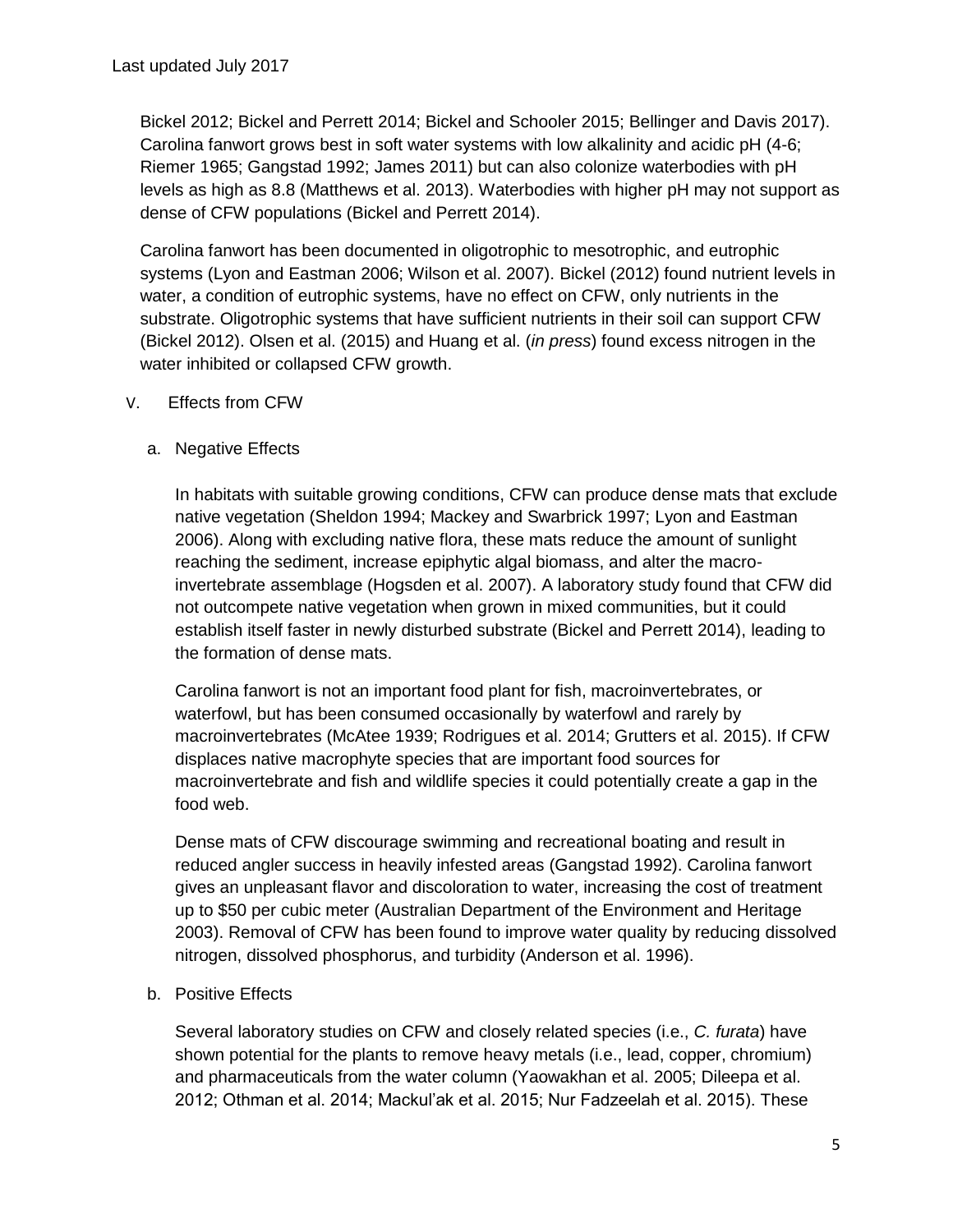positive effects may prompt the development of bioremediation efforts using CFW but caution must be exercised when using live plants given the ease of unintentional fragmentation and spread of CFW.

### **Current Status and Distribution in Michigan**

Considered native to the southeastern United States and parts of South America, CFW has established invasive populations in the United States, Canada, Australia, Europe, and Asia. In the United States, CFW has established invasive populations in the Northeast, Midwest, and parts of the Pacific Northwest.

W.J. Beal planted CFW in the Michigan State University botanic garden pond circa 1890 (Beal 1900). It is not known whether invasive populations in Michigan are a result of that introduction or later ones. Carolina fanwort was first collected from the wild in Michigan in June 1935 from Kimble Lake and Portage Creek in Kalamazoo County (Reznicek et. al. 2011; WMU). The Midwest Invasive Species Information Network (MISIN 2017) reported populations of CFW in eight additional counties in western Lower Peninsula. On the western side of the Lower Peninsula there is a large concentration of reported sightings in lakes within Kalamazoo County and surrounding counties (i.e., Barry, Branch, Calhoun, St. Joseph, Van Buren). A smaller group of sightings have been reported in the Kent County area. Carolina fanwort has been found in Reeds and Fisk Lakes near Grand Rapids and Brower Lake near Rockford.

The only populations of CFW reported in southeastern Michigan are in Oakland County. It has been found in Lake Wau-Me-Gah and Lake Sherwood (MISIN 2017).

The northernmost reported sightings are in Indian Lake near Howard City and Mecosta Lake in Mecosta County. The isolation of these populations from larger groupings may indicate that CFW is spreading northward in the state from the first collected populations in Kalamazoo and St. Joseph Counties or that there was a new introduction. Population genetics studies could shed light upon the dispersal and introductions of CFW within the region.

The first population in Ontario, Canada, was discovered in Kasshabog Lake in 1991 (McDonald 2002). McCracken et al. (2013) compared the genetics of native populations in the southern United States, invasive populations in the northern United States, the invasive population in Ontario, and individuals from the commercial trade. Their results suggest that the CFW population in Ontario is likely the result of invasion from the northern United States and that there has been at least 3 separate introductions in the northeastern United States originating from the southern United States or the commercial trade (McCracken et al. 2013).

#### **Management of CFW**

I. Prevention

Carolina fanwort becomes very difficult and expensive to control once it is established; the single year management cost at a heavily infested site in the Netherlands was over €350,000 (US\$480,000; Matthews et al. 2013). Preventing CFW introduction into uninfected waterbodies is more practical than managing it post-colonization.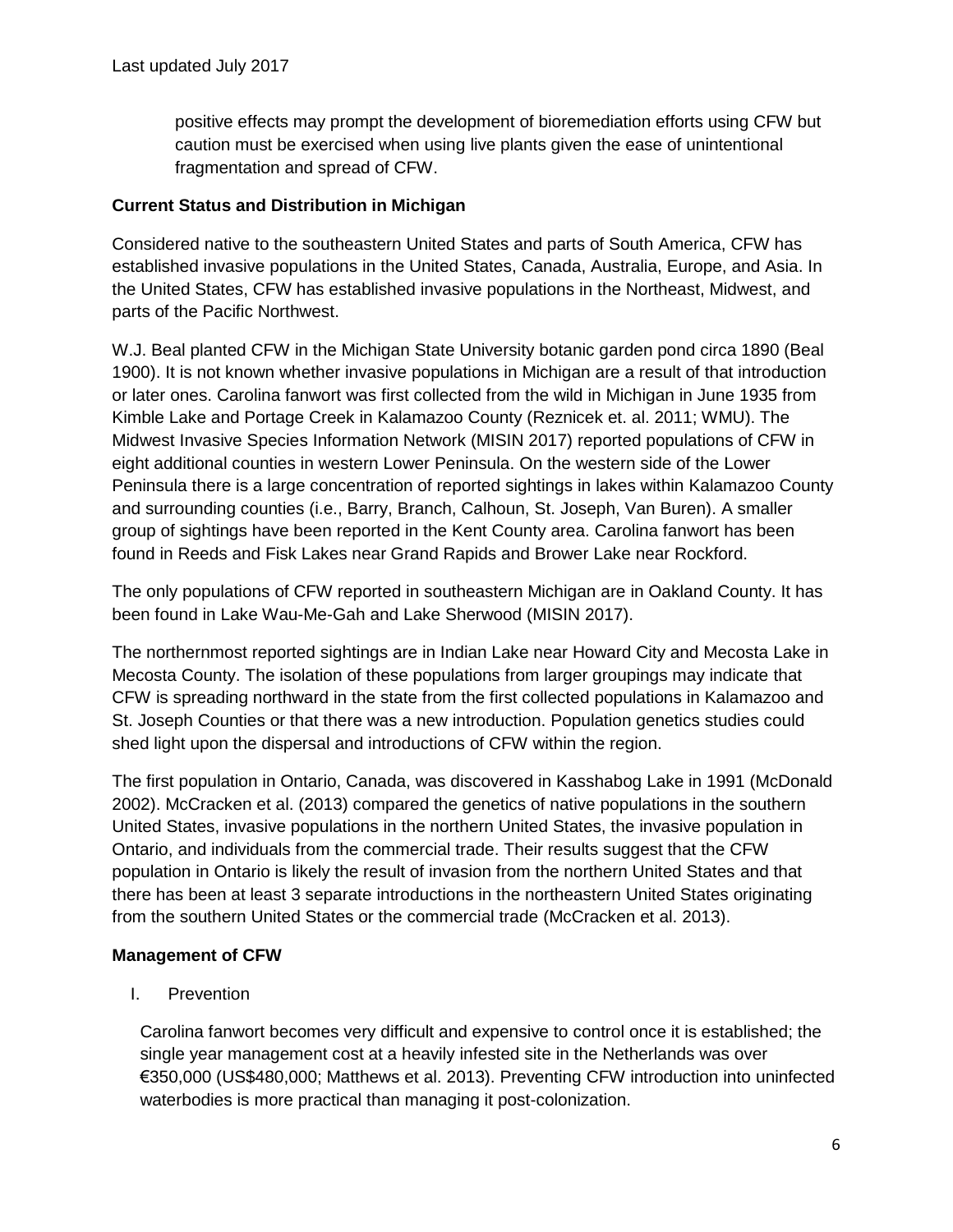Carolina fanwort is a "Prohibited species" in Michigan under the Natural Resources and Environmental Protection act 451 of 1994. Under this act it may neither be sold nor grown in the state. Unfortunately, CFW can easily be mistaken for other species that are not prohibited in the aquaria trade (Maki and Galatowitsch 2004; Hussner et al. 2013; Verbrugge and Van Valkenburg 2014). Building a coalition of local and regional partners with this same designation for CFW may help improve enforcement of this act. The following actions may prevent and limit the dispersal of CFW:

- Build a coalition of local, statewide, and Great Lakes regional partners to monitor for CFW and other aquatic invasive species
- Build a coalition of states that have classified CFW as a restricted or prohibited species
- Expand existing coalitions to include organizations that may soon encounter CFW as an aquatic invasive species
- Improve monitoring and enforcement of the distribution and sale of CFW among states that restrict or prevent its distribution (Maki and Galatowitsche 2004; Hussner et al. 2013; Verbrugge and Valkenburg 2014)
- Educate aquarium owners and industry on CFW identification and the hazards associated with the improper disposal of aquarium waste and the spread of invasive species (Hussner et al. 2013; Verbrugge and Valkenburg 2014)
- Provide boat washing stations for high-traffic public lake accesses (Bickel 2014)
- Develop and sustain a water recreation vehicles and trailers inspection program (Bickel 2014)
- Identify water bodies with high-risk of infestation using known distribution and dispersal knowledge
- II. Management/Control

Although presented separately here, a management plan developed by integrating ecological knowledge, several management techniques, monitoring, and plan adaptation over time – called integrated pest management – is the most effective approach to controlling invasive species.

a. Chemical

Herbicides recommended for use against CFW include 2, 4-D n-butyl ester, diquat, carfentrazone-ethyl, endothall, flumioxazin, fluridone, penoxsulam, and triclopyr (Table 1; DiTomaso et al. 2013). Dyes have also been used as a non-herbicidal treatment to limit photosynthesis of CFW.

In laboratory trials, Bultemeier et al. (2009) evaluated the response of the three CFW phenotypes (i.e., green, purple/red, purple) to selected herbicides. Flumioxazin was most effective, reducing photosynthesis of all three phenotypes to zero (Bultemeier et al. 2009). Cahill et al. *in prep* conducted a controlled study in Barton Lake, Michigan to investigate the effect an early summer flumioxazin treatment on CFW. In this study,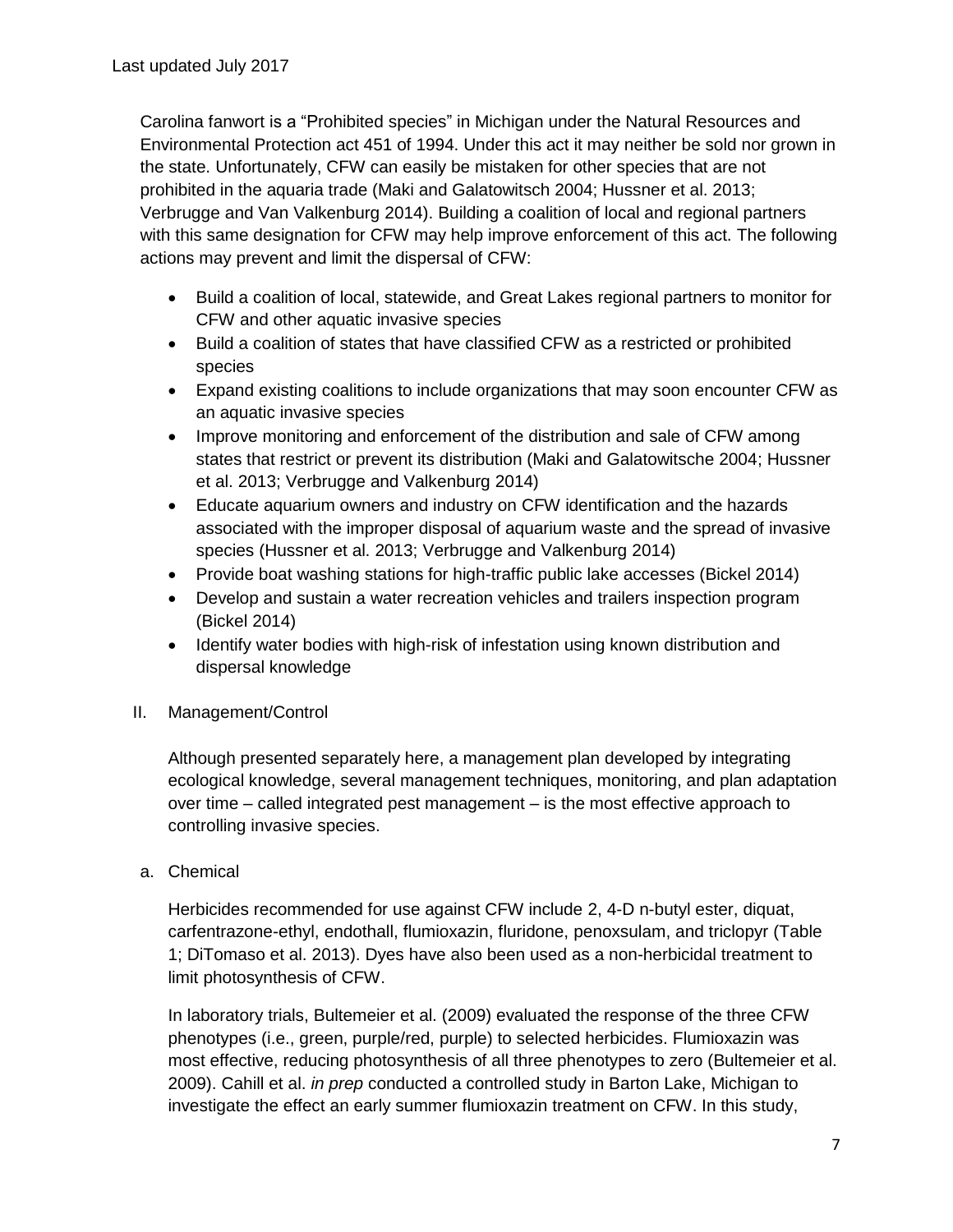flumioxazin significantly reduced CFW biomass relative to controls at 8 weeks posttreatment. Although flumioxazin provided effective control, proportional percent cover of CFW was not significantly different pre- and post-treatment relative to controls, indicating CFW remained the dominant plant in the macrophyte community throughout the growing season (Cahill et al. *in prep*).

Bultemeier et al. (2009) found endothall amine salt to be effective against CFW. In laboratory trials, endothall amine salt reduced photosynthesis of all three phenotypes to below 50% of untreated controls. Hunt et al. (2015) also demonstrated the effectiveness of endothall amine salt for CFW control in laboratory trials, reducing CFW biomass by 83, 100, and 100% at application rates of 0.5, 1.5, and 3 mg ae L<sup>-1</sup>, respectively. Field trails have yet to verify the efficacy of endothall amine salt for CFW control.

Fluridone at 20 ppb reduced CFW biomass by 80% in a growth chamber study; however, this concentration of fluridone also severely limited growth of the native macrophyte water marigold (*Megalodonta beckii*; Nelson et al. 2002). Mackey (1996) reported that fluoridone has been used on CFW infestations in Australia but has provided minimal and inconsistent control. In Michigan, it is unusual to be issued a permit to apply fluoridone at concentrations more than 6 ppb.

Hunt et al. (2015) evaluated the efficacy of 2 mg ai<sup>-1</sup> of carfentrazone-ethyl at 2, 12, 24, and 72 hours of exposure. Across all concentration-exposure time treatments, carfentrazone-ethyl achieved a maximum of 65% CFW biomass reduction. All treatments had visual observations of regrowth post-treatment although regrowth was not quantitatively measured. Hunt et al. (2015) note that low light during the herbicide trails may have impacted the effectiveness of the carfentrazone-ethyl. Inkson et al. (2014) described qualitative results of carfentrazone-ethyl treatments for control of CFW infestations using various application techniques at 9 sites in Australia. Treatments of carfentrazone-ethyl reduced CFW at all 9 target sites to 1% of their original density at 2 – 3 years post-treatment.

Price and Collins (2016) described the use of 2, 4-D n-butyl ester treatments injected into the substrate as one of many management treatments and events used to control CFW in Darwin River, Northern Territory, Australia (e.g., flower cutting, shading, drawdown, salt water flooding). Carolina fanwort was reduced from 11 km to 1 km of the river. The authors stated that the remaining 1 km of CFW was likely resistant to 2, 4-D nbutyl ester treatments.

James (2011) found lime application to be an effective method for CFW control in a laboratory setting. In soft water experimental tanks lime additions of 55 and 160 μM resulted in an increase in pH (9,10) and a 36% and 8% reduction of shoot biomass, respectively. No analysis was performed on how this increase in pH would affect native macrophytes. Lime addition would be most effective in areas where maintenance of native flora is not a primary concern and a large increase in pH is feasible.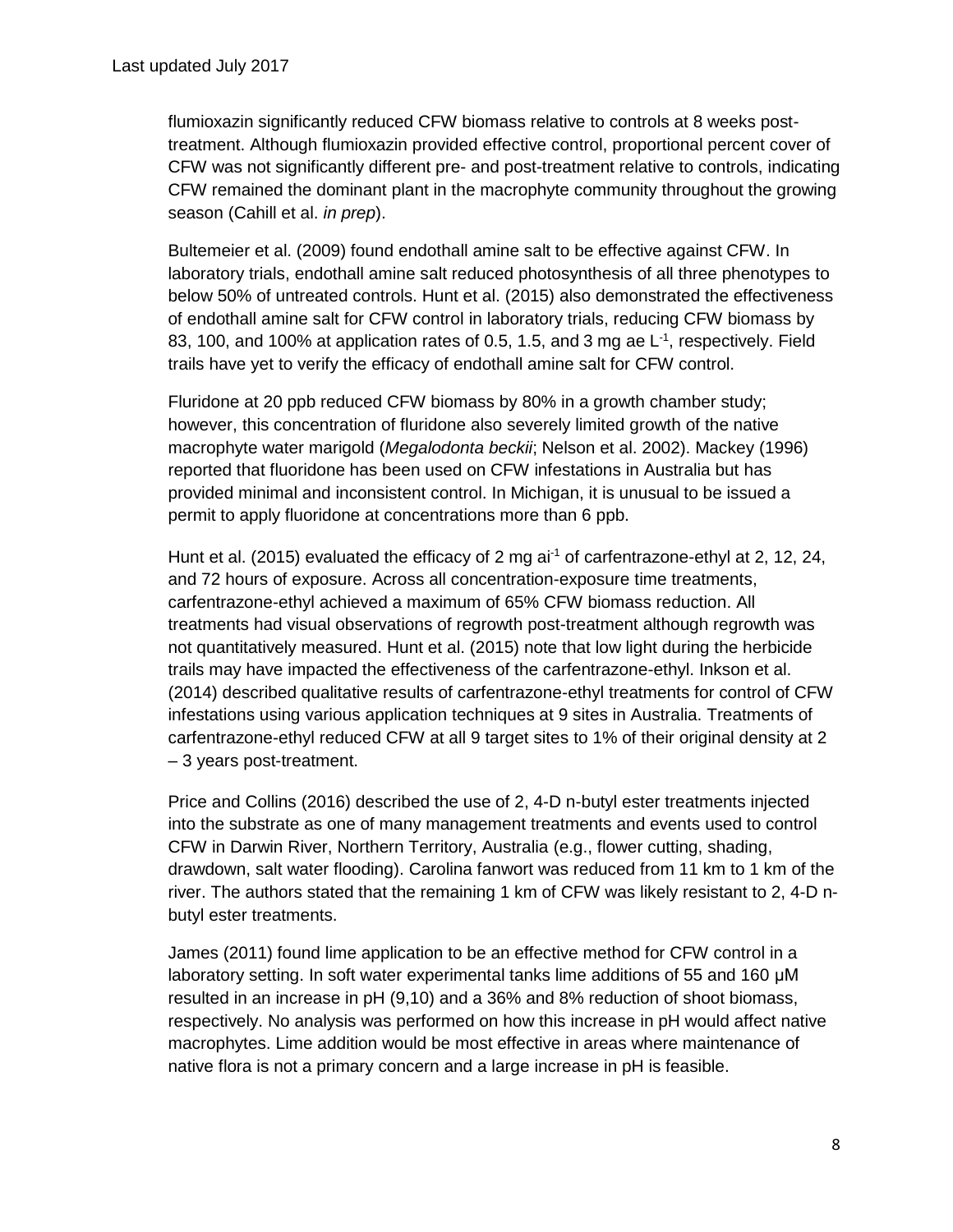Table 1. Summary of herbicide treatments used on Carolina fanwort (*Cabomba caroliniana*) to date. For each herbicide, example brand names, target concentration or rate, any recommended adjuvants, treatment timing, advantages, disadvantages, and the cited literature was listed. Directions on the pesticide label should always be followed and the state Department of Environmental Quality and Department of Natural Resources should be consulted for up to date regulations, restrictions, permitting, licensing, and application information. Table modeled after MNFI (2012). Much of the information below is summarized from Ditomaso et al. 2013

| <b>Herbicide</b>                                      | <b>Target</b><br>Dosage/<br>Rate | Adjuvant | <b>Timing</b>                                        | <b>Pros</b>                                                                                                                                                                                                                                                                                                                                                         | Cons                                                                                                                                                                                                                                                                                                                                                                                                                                               | <b>References</b>                                                                                                               |
|-------------------------------------------------------|----------------------------------|----------|------------------------------------------------------|---------------------------------------------------------------------------------------------------------------------------------------------------------------------------------------------------------------------------------------------------------------------------------------------------------------------------------------------------------------------|----------------------------------------------------------------------------------------------------------------------------------------------------------------------------------------------------------------------------------------------------------------------------------------------------------------------------------------------------------------------------------------------------------------------------------------------------|---------------------------------------------------------------------------------------------------------------------------------|
| 2, 4-D n-butyl<br>ester<br>(Navigate ®)               | <b>Not</b><br>reported           |          | Spring to<br>early<br>summer                         | • Effective if injected in substrate<br>• Less harm to non-target species<br>(Selective, systemic herbicide)<br>• Approved for aquatic use in<br>Michigan (permit and licensing<br>required)                                                                                                                                                                        | • Ineffective when broadcast in water<br>column<br>• Repeat treatments likely needed<br>• Resistant CFW populations found<br>• May not be management method<br>responsible for successful field<br>treatment<br>• Toxic to fish                                                                                                                                                                                                                    | (Applied<br>Biochemists 2002;<br><b>Price and Collins</b><br>2016)                                                              |
| <b>Diquat</b><br>(e.g. Reward®)                       | 0.1 to 0.25<br>ppm               |          | Late<br>spring to<br>early<br>summer                 | • Approved for aquatic use in<br>Michigan (permit and licensing<br>required)                                                                                                                                                                                                                                                                                        | • Ineffective in turbid water or<br>conditions with a lot of wave action<br>• May harm non-target species<br>(Broad-spectrum, contact herbicide)<br>• Toxic to aquatic invertebrates                                                                                                                                                                                                                                                               | (Syngenta 2007;<br>Bultemeier et al.<br>2009)                                                                                   |
| Carfentrazone-<br>ethyl<br>(e.g. Shark <sup>®</sup> ) | 2 ppm                            |          | Late<br>spring to<br>summer                          | • Degrades quickly (half-life 8.3 days)<br>• Shows symptoms in 2-hours; plant<br>death in 7-28-days<br>• No signs of bioaccumulation in soil,<br>fish, or mammals<br>• No-observed-effects below 810<br>mg/kg in birds<br>• Toxic to algae<br>• Reduced biomass by 65% or less<br>at twice the recommended<br>concentration in laboratory<br>experiments with shade | • Pre-treatments of glyphosate were<br>needed to kill non-target vegetation<br>in field trials<br>• Prohibited for use in flowing water<br>• Harms non-target species (Broad-<br>spectrum, contact herbicide, e.g.<br>arrowhead, duckweed)<br>• Toxic to fish, mollusks, and<br>crustaceans, although no<br>mortalities of trout in tests<br>(deoxygenation of water)<br>• Not on either the aquatic approved<br>or not approved list for Michigan | (FMC Australasia<br>Pty Ltd 2011;<br><b>MACSPREAD</b><br>Australia and FMC<br>2012; Inkson et al.<br>2014; Hunt et al.<br>2015) |
| <b>Endothall</b><br>(e.g. Aquathol <sup>®</sup> )     | $1-2$ ppm<br>for 2 days          |          | Spring to<br>early<br>summer.<br>48 hour<br>exposure | • Shows symptoms within 3-7 days<br>• Reduces biomass by >86% when<br>treated in laboratory<br>• Approved for aquatic use in<br>Michigan (permit and licensing<br>required)                                                                                                                                                                                         | • May harm non-target species<br>(Broad-spectrum, contact herbicide)<br>• Prohibited for use in water bodies<br><600 ft. from a potable water intake                                                                                                                                                                                                                                                                                               | (Bultemeier et al<br>2009; United<br>Phosphorus, Inc.<br>2011; Hunt et al.<br>2015)                                             |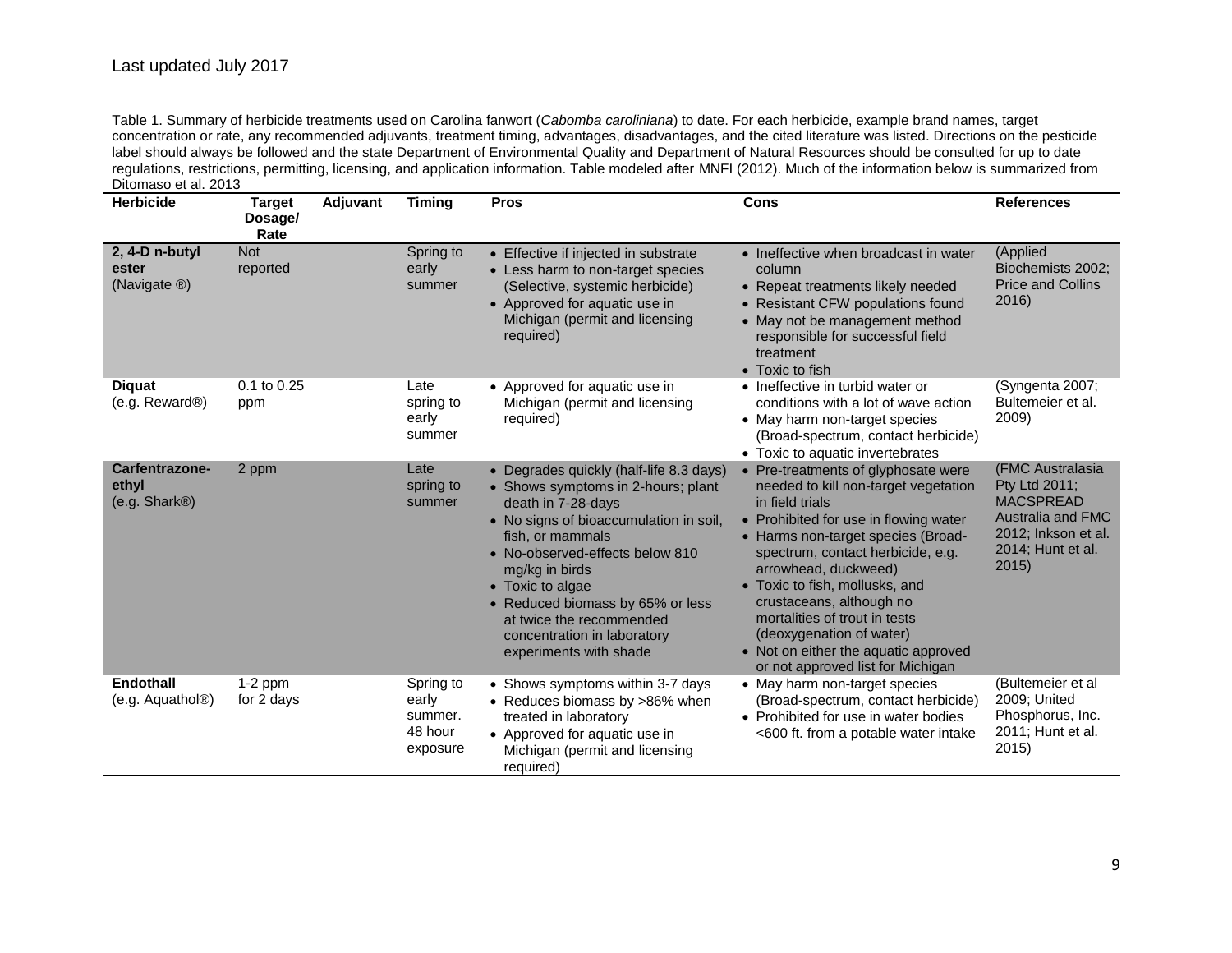| <b>Herbicide</b>                                  | Target<br>Dosage/<br>Rate        | Adjuvant | <b>Timing</b>                                        | <b>Pros</b>                                                                                                                                                                                                                                | Cons                                                                                                                                                                       | <b>References</b>                                                     |
|---------------------------------------------------|----------------------------------|----------|------------------------------------------------------|--------------------------------------------------------------------------------------------------------------------------------------------------------------------------------------------------------------------------------------------|----------------------------------------------------------------------------------------------------------------------------------------------------------------------------|-----------------------------------------------------------------------|
| <b>Flumioxazin</b><br>(e.g. Clipper®)             | 100-400<br>ppb                   |          | Spring to<br>early<br>summer.<br>24 hour<br>exposure | • Reduced photosynthesis to zero<br>144 hours after treatment in<br>laboratory study<br>• Reduced biomass relative to<br>untreated controls in field study<br>• Approved for aquatic use in<br>Michigan (permit and licensing<br>required) | • May harm non-target species<br>(Broad-spectrum, contact herbicide)<br>• Toxic to aquatic invertebrates                                                                   | (Bultemeier et al.<br>2009; Valent<br>2012; Cahill et al.<br>in prep) |
| <b>Fluridone</b><br>$(e.g. Sonar\otimes)$         | $6-15$ ppb<br>for $5-7$<br>weeks |          | Early<br>spring. 5-7<br>weeks                        | • Reduces biomass by >80% after 84<br>days at 0.02 ppm in laboratory trials<br>• Approved for aquatic use in<br>Michigan (permit and licensing<br>required)                                                                                | • Minimal control in field trials<br>• May harm non-target species<br>(Broad-spectrum, systemic<br>herbicide)<br>• Restricted concentrations near<br>potable water intakes | (Mackey 1996;<br>Nelson et al.<br>2002; SePRO<br>2013a)               |
| Penoxsulam<br>(e.g. Galleon®)                     | 100-200<br>ppb for 4-<br>6 weeks |          | Spring to<br>early<br>summer                         | • Less harm to non-target species<br>(Selective, systemic herbicide)                                                                                                                                                                       | • Not on either the aquatic approved<br>or not approved list for Michigan                                                                                                  | (DiTomaso et al.<br>2013; SePRO<br>2013b)                             |
| <b>Triclopyr</b><br>(e.g. Renovate <sup>®</sup> ) | $0.5$ to $2$<br>ppm              |          | Spring to<br>early<br>summer                         | • Does not affect many monocot<br>species<br>• Less harm to non-target species<br>(Selective, systemic herbicide)<br>• Approved for aquatic use in<br>Michigan (permit and licensing<br>required)                                          | • Restricted concentrations near<br>potable water intakes                                                                                                                  | (DiTomaso et al.<br>2013; SePRO<br>2013c)                             |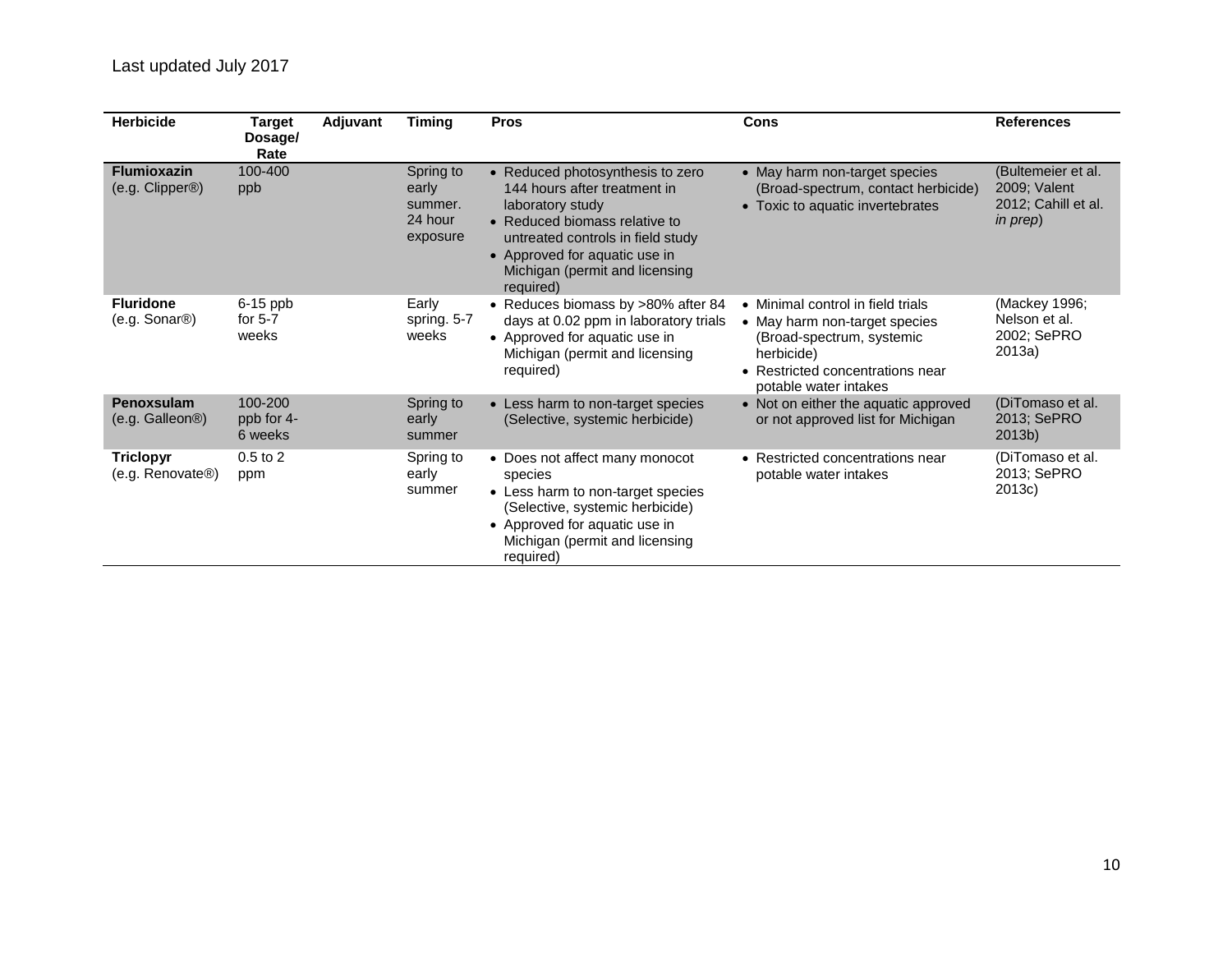### b. Physical or Mechanical Control

The fragmentary nature of stems makes physical removal of CFW challenging without facilitating further spread. Physical removal by divers or suction can be effective, but it is time consuming and expensive (Wilson et al. 2007). In the United States and Australia, mechanical harvesting has only provided temporary control (Wilson et al. 2007). Mackey and Swarbrick (1997) reported that it only took three weeks for a CFW population to regrow to its initial size following mechanical harvesting. Mechanical control techniques are not encouraged in areas where further spread is a concern.

In the Netherlands, the Hydro-venturi system is a new experimental method being used for CFW control. The system uses water pressure to dislodge whole plants from the sediment and then collects them when they float to the surface (Matthews et al. 2013). This avoids most fragmentation and is less intrusive than conventional dredging. The Hydro-venturi system did not work well near shores and displaced sediment into the water, reducing clarity and increasing turbidity. Its use is most appropriate in artificial channels or canals with large infestations (Matthews et al. 2013).

Lake or reservoir drawdown can reduce or eliminate CFW population dependent on weather conditions (Dugdale et al. 2013; Matthews et al. 2013), but may promote seed germination (Schooler et al. 2009). In Australia, a 2 – 3 month lake level drawdown during the winter did not eradicate CFW and left viable stems and crowns as a source of recolonization (Dugdale et al. 2013). Effectiveness of drawdown is also dependent on the harshness of weather conditions and amount of CFW standing crop during the time the sediment is exposed. Carolina fanwort can survive and repopulate if established in dense mats or if the weather is either too humid during a summer drawdown or too warm during a winter drawdown (Dugdale et al. 2013; Bickel 2014). Drawdown is not practical for many waterbodies and can negatively impact native macrophytes.

Shading with tarps can effectively eliminate CFW in small confined areas such as ponds or dams (Schooler 2008). Shading is an inexpensive option that doesn't enhance fragment dispersal. It is not a species-specific solution and will also impede other species in the shaded area. An ongoing study in Barton Lake, Michigan is evaluating the efficacy of biodegradable benthic barriers for CFW control (Monfils et al., CMU, unpub. data). Over the course of a single growing season the benthic barriers reduced CFW biomass and total macrophyte percent cover relative to controls. Additional monitoring over subsequent years is required for assessing long-term efficacy and the recolonization of native macrophytes.

c. Biological

There are three insect species that have been identified as possible biological control agents for CFW: *Hydrotimetes natans* Kolbe, an aquatic weevil, *Paracles spp.,* a pyralid moth (Schooler et al. 2006; Schooler and Julien 2008; Cabrera-Walsh et al. 2011), and *Parapoynx diminutalis* Snellen, another pyralid moth (Schooler et al. 2009). Host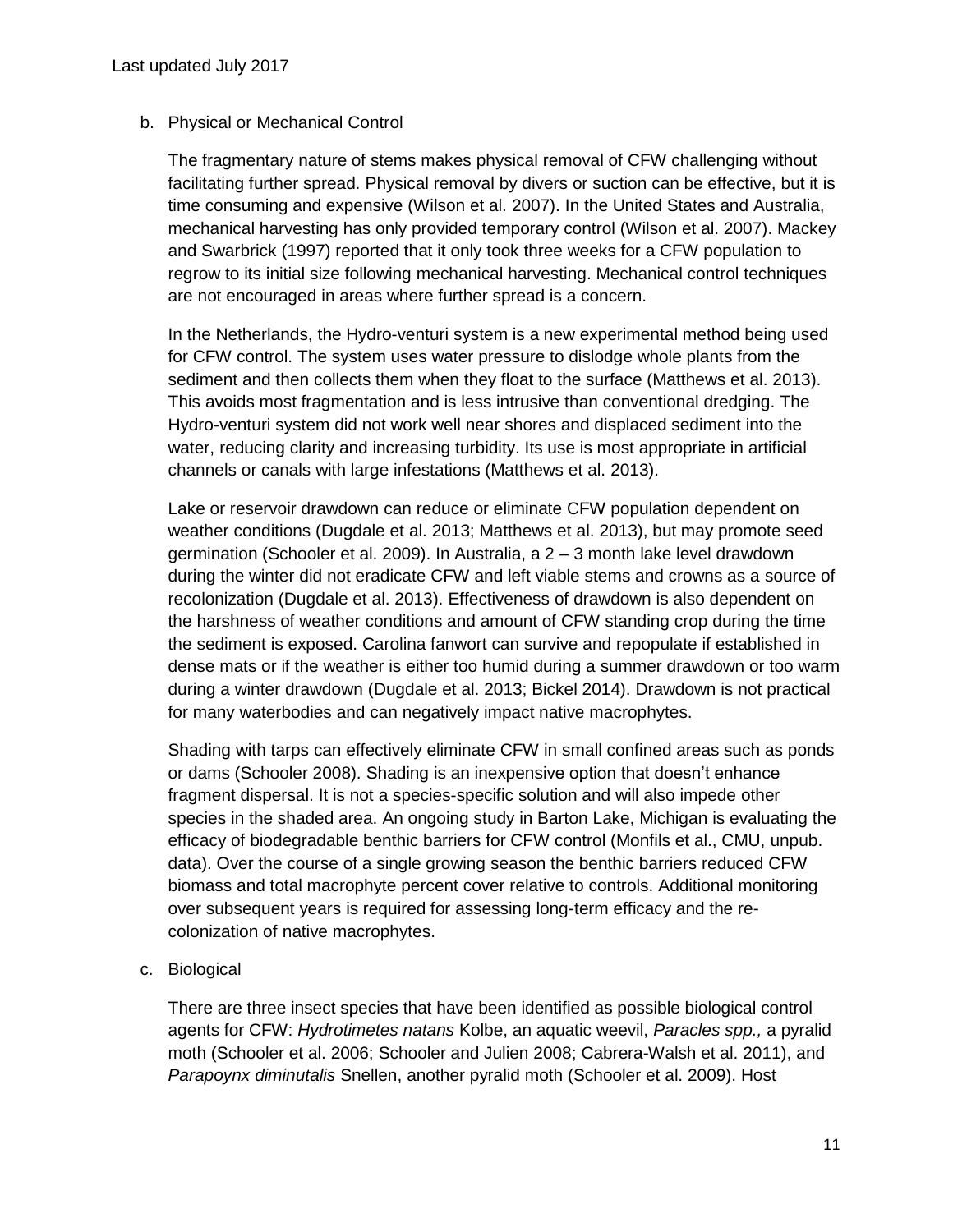specificity, effectiveness, and captive rearing have yet to be fully investigated for any of these species.

In its native South American range, *H. natans* completes its entire life cycle on CFW. Larva feed primarily on the basal stems and adults on upper leaves and stems. It has not colonized any other aquatic macrophytes during tests and appears to be host specific (Cabrera-Walsh et al. 2011). Predation from the weevil is thought to weaken CFW stems, reducing competitiveness in the deeper part of its growth range.

*Paracles* spp. is native to South America where its caterpillars feed on new CFW foliage and is thought to directly limit productivity at all depth zones by damaging photosynthetic parts of the plant (Schooler et al. 2006). Laboratory tests of various stages of *Paracles* spp. life cycle in the presence of CFW and other species revealed no oviposition preference for CFW. Australian experts have deprioritized *Paracles* spp. as a potential biological control agent because of the lack of preference or exclusivity it has for CFW (Schooler et al. 2009).

*P. diminutalis* is native to Southeast Asia and east Africa, where it is documented to feed on several aquatic plants. It has not been found in South America but has been introduced into the southeast United States and Panama. *P. diminutalis* have gilled larvae that feed on the new shoots of CFW stems, stunting CFW growth. Research on this species as a potential biological control agent is focused on learning more about its population, habits, and distribution (Schooler et al. 2009).

While the potential biological control species are thought to limit CFW growth, their effectiveness as control agents for CFW needs further testing. *H. natans, Paracles* spp*.,* and *P. diminutalis* are not known to survive in temperate climates. More investigation is necessary to determine whether these species could effectively reduce CFW competitiveness without becoming problematic invasive species themselves.

III. Indirect Management

No indirect management techniques have been investigated for the control of CFW at the time of this report. Maintenance of a healthy native ecosystem of flora and minimizing substrate disturbance are the best methods for preventing the colonization, but it is no guarantee of exclusion (Bickel and Perrett 2014).

#### **Research Needs**

I. Biology and Ecology

Invasive CFW populations in North America have not been observed to produce viable seeds (Wilson et al. 2007). A seed germination study could confirm the viability of seeds in Michigan populations. Without viable seed production, eradication appears to be possible in small water bodies if fragment dispersal is contained. If viable seeds are produced, CFW persistence (i.e., seeds in the seed bank) and inter-waterbody dispersal (e.g., endozoochory) could be greater than previously thought.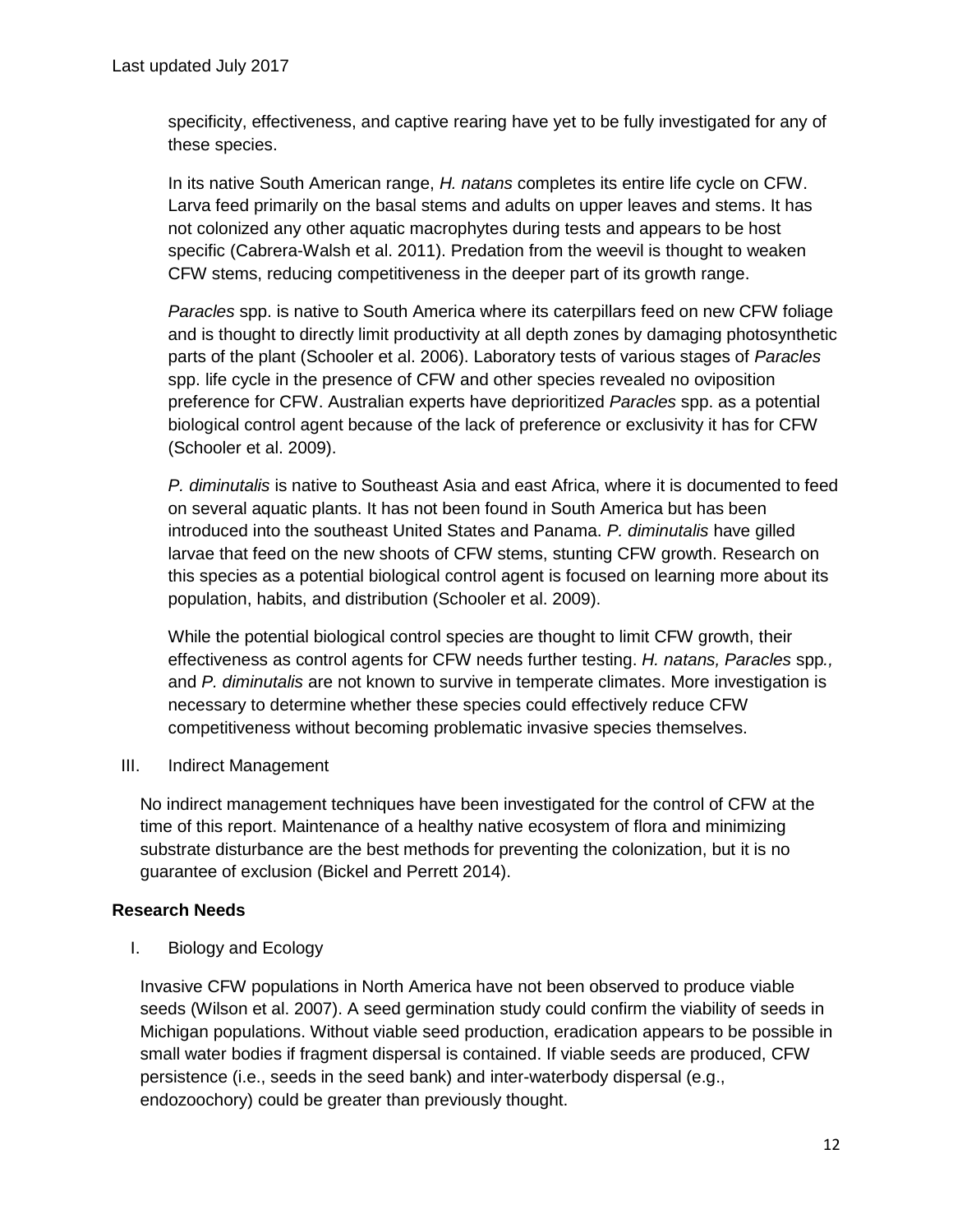Understanding the genetics of invasive CFW populations will inform future monitoring and management strategies. Wain et al. (1983) used gel electrophoresis to determine allele frequencies at 12 loci and found high genetic similarity between the 3 CFW ecotypes. Given the advancements of genetics in the last 30 years, further research on the different ecotypes of CFW may reveal different conclusions. Understanding the genetic composition of invasive CFW populations has substantial implications for management when considering the differential sensitivity to herbicides the three CFW phenotypes exhibit (Bultemeier et al. 2009).

Analysis of the population genetics of Michigan populations may be able to pinpoint pathways of dispersal (e.g., aquarium waste, fragments from unconnected water bodies). This testing would contribute to a better understanding of origin, dispersal, and phenotype of Michigan populations. Without population genetic analysis, it is unknown if the more isolated populations of CFW were established by human or animal dispersal from existing populations or a novel introduction from improper disposal. This knowledge would allow for the development of more efficient tactics to prevent the dispersal of the species.

Given the difficulty in detecting early occurrences of invasive aquatic plants, eDNA may be a viable method to use for detection. There are currently no techniques in place to detect CFW from water samples taken in the field. Environmental DNA could improve the efficiency of early CFW detection.

Carolina fanwort can produce dense mats that exclude native vegetation, alter macroinvertebrate assemblages, and increase epiphytic algal biomass (Sheldon 1994; Mackey and Swarbrick 1997; Lyon and Eastman 2006; Hogsden et al. 2007). In addition to the ecological effects of CFW introduction, CFW gives an unpleasant flavor and discoloration to water and discourages the recreational use of infested waterbodies (Gangstad 1992; Australian Department of the Environment and Heritage 2003). Further research is needed to describe the effects invasive CFW has on fish communities, as well as its economic and recreational impacts in the Great Lakes Basin. Quantifying the effects of invasive CFW will help prioritize invasive populations for management.

## II. Management

Flumioxazin is the only chemical treatment that has been shown to effectively control CFW in laboratory and field trials (Bultemeier 2009; Cahill et al. *in prep*). Endothall amine salt and lime have effectively controlled CFW in a laboratory setting (Bultemeier et al. 2009; James 2011; Hunt et al. 2015); but further testing is needed to evaluate their efficacy in the field. Further studies that evaluate the short and long-term efficacy of other chemical treatments, as well as the impact these treatments have on native macrophyte, fish, and invertebrate communities are needed. The integration of untreated controls and pre- and post-treatment comparisons in field studies are crucial for supporting the efficacy of any management treatment.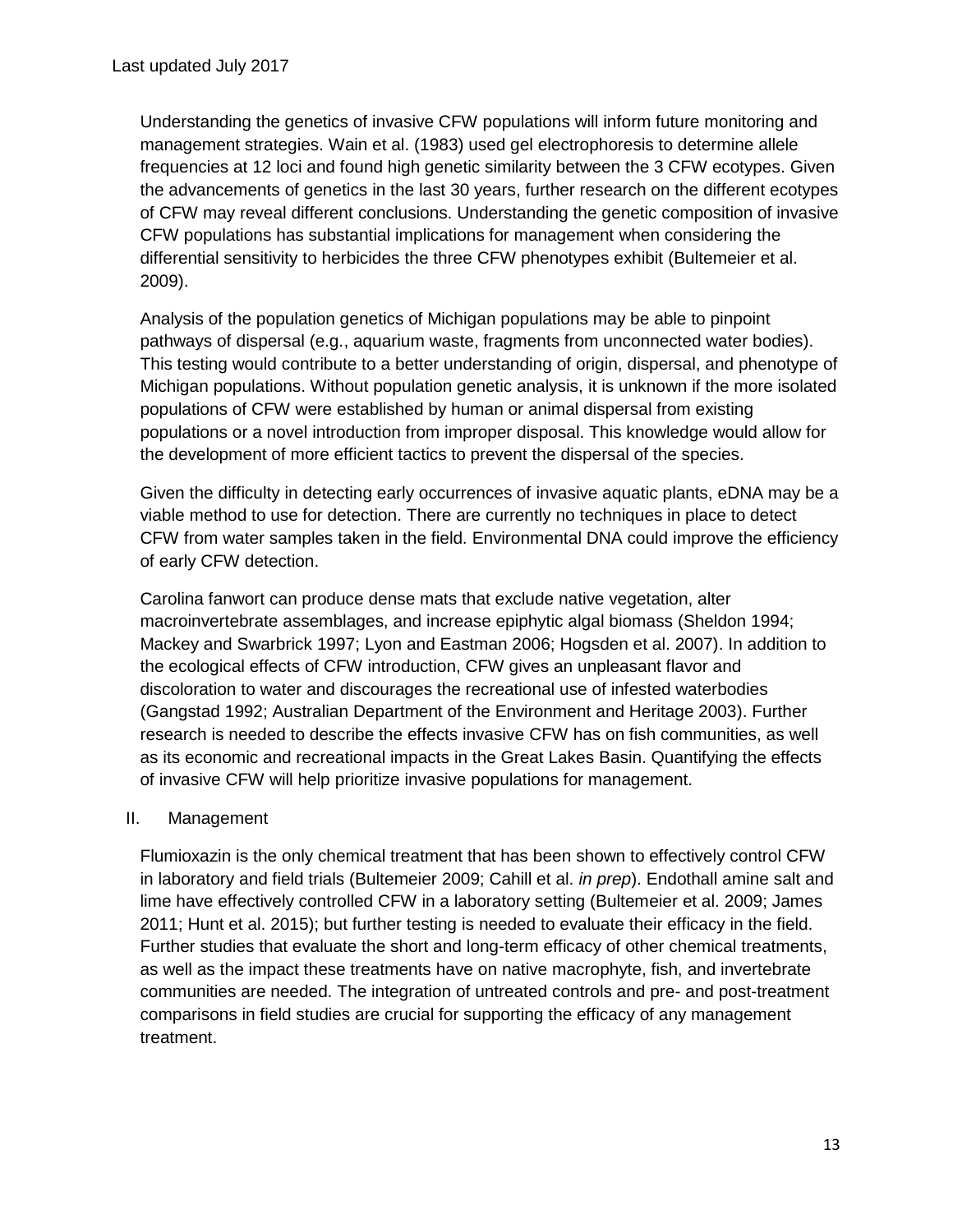Mechanical harvesting may provide temporary CFW control (Mackey and Swarbrick 1997; Wilson et al. 2007). Future research should investigate the potential for mechanical harvesting to proliferate CFW fragment dispersal.

Shading and biodegradable benthic barriers have been shown to effectively control localized patches of invasive CFW over a single growing season (Schooler 2009; Monfils et al., CMU, unpub. data). Further research and monitoring is required to evaluate the long-term efficacy of shading and benthic barriers for CFW control and the recolonization of native macrophytes post-treatment. Water-level drawdown can reduce or eliminate CFW population dependent on weather conditions and the density of the infestation (Dugdale et al. 2013). Future studies should investigate the potential for water level drawdown to promote CFW seed germination (Schooler et al. 2009). The use of water-level drawdowns for CFW control may not be a worthwhile management strategy if CFW rapidly recolonizes via seedlings.

*H. natans* and *P. diminutalis* have potential as biological control agents for CFW (Schooler et al. 2009; Cabrera-Walsh et al. 2011). Further research is needed to determine whether these species could effectively reduce CFW without becoming a problematic invasive species themselves and whether they could survive in temperate climates.

### **Future Directions for Michigan and CFW Management**

Carolina fanwort is an aquatic macrophyte that was first introduced into Michigan in the 1890s (Beal 1900). For almost a century it existed in the state without being considered a significant threat to native flora. Carolina fanwort has developed invasive populations in the Northeastern, Midwestern, and Pacific-Northwestern United States, Australia, Asia, and Europe. It has invaded climates with a wide range in temperature and aquatic conditions, prompting governments in many parts of the world to invest in research.

*Prevention* – Prevention of new colony establishment is the most cost effective approach to CFW management. The aquarium industry is believed to have been the original pathway for CFW introduction, thus should be targeted for education and enforcement of current state regulations of prohibited plant species. Increased enforcement of current restrictions placed on the distribution and sale of CFW could prevent new introductions (Maki and Galatowitsch 2004; Hussner et al. 2013; Verbrugge and Valkenburg 2014). Collaborations between states with similar regulations of CFW and other aquatic invasive species could prove beneficial. Expanding existing coalitions to include organizations that may soon face CFW as an invasive species may also prevent spread.

Carolina fanwort can easily attach to boats or trailers and be transferred to uninfested waters (Bickel 2014). The instigation of a sustainable boat washing or inspection program from waters infested with CFW could aid in reducing the spread of this species.

*Monitoring* – Early detection would make eradication a more realistic option. Adding CFW to existing monitoring programs will assist in early detection and increase the potential of eradication. A cohesive monitoring and reporting system involving local municipalities, non-profit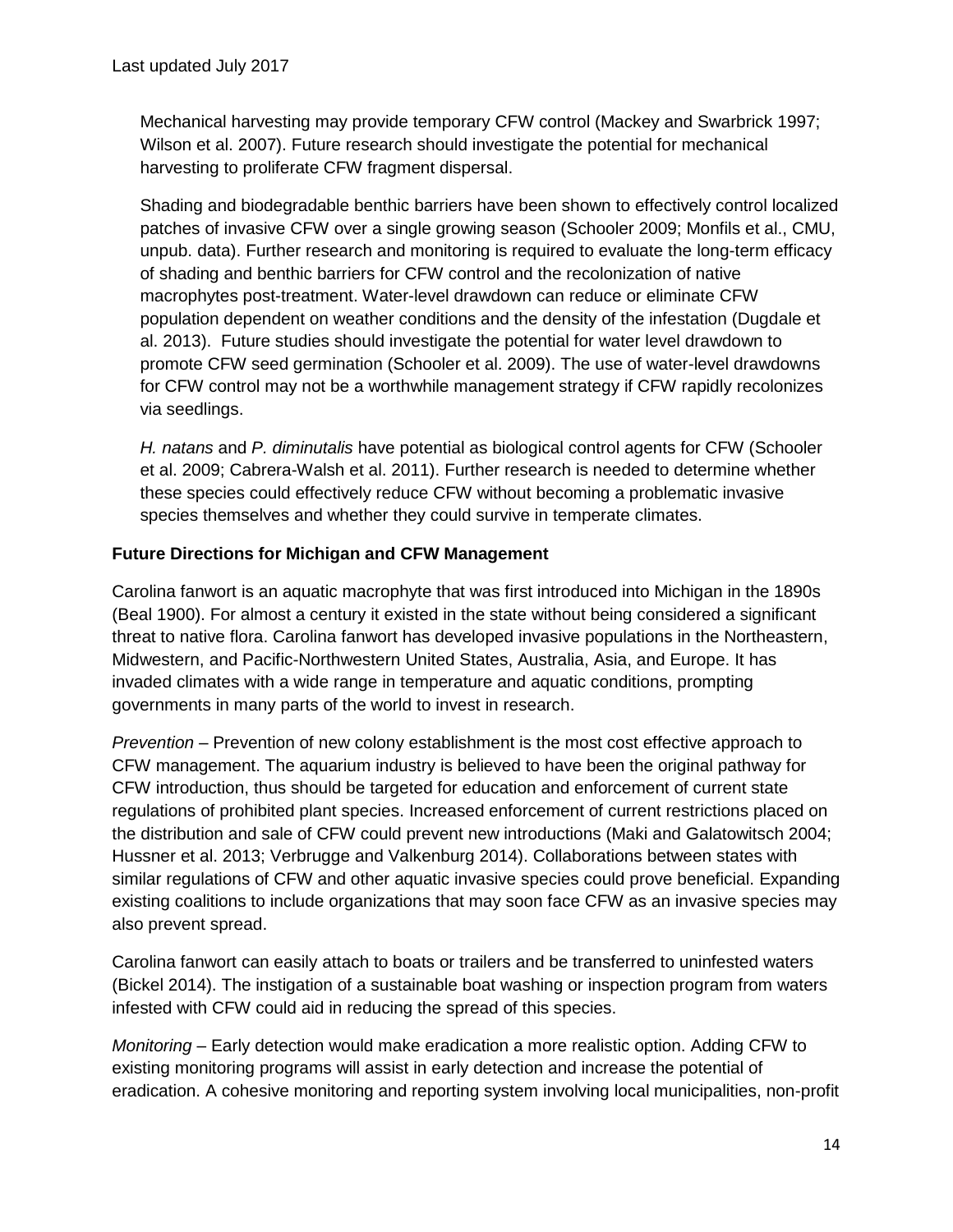organizations, lake associations, recreation clubs and organizations, and waterfront property owners, would increase the number of known CFW locations and enable early detection and rapid response to new colonies. Connecting waterfront property owners and boaters with resources such as MISIN could improve early detection efforts. Working with herbaria for confirmation, documentation, and vouchering will provide verifiable long-term data that can be used to examine changes in macrophyte communities.

Carolina fanwort monitoring would benefit from a direct and targeted monitoring strategy. To develop a targeted monitoring strategy, CFW occurrences and associated environmental variables could be modeled to identify suitable waterbodies for establishment. Suitable waterbodies that have a high-risk of CFW introduction could then be prioritized for monitoring, like Davidson et al. (2015) provided for a suite of invasive macrophytes in the Great Lakes Basin.

*Networking data* – Statewide monitoring methods would benefit from creating or participating in systems that centralize and provide open access to diversity data (e.g., MISIN, Weed Map – Cooperative Weed Management Area; MiCorps Data Exchange Network – Great Lakes Commission; Nonindigenous Aquatic Species Database – USGS; Biodiversity Information Serving Our Nation (BISON); and Global Biodiversity Information Facility (GBIF); Integrated Digitized Biocollections (iDigBio)). These databases house biological specimen or observation data including species location, verification, photographs, density, and even links to genetic data. Preliminary efforts within the state of Michigan have agencies contributing to regional databases (e.g., MISIN; Cooperative Weed Management Area; Nonindigenous Aquatic Species Database), but participation is not consistent and data standards are not established across programs. Currently state databases are not always networked within an agency, across the state, throughout the region or relative to national efforts.

Participation in a national or global information network will standardize data collecting practices, record comparable data using designated data standards across projects, ease data acquisition, avoid data redundancies, and promote projects with a larger scope of study than the original project for which the data sets were initially collected. Information networks that are continually linked to other resources and updated, can be used to develop effective and efficient monitoring and management plans. When information networks are not linked or periodically synchronized, a person collecting information must independently identify, locate, and consolidate data from separate and often difficult-to-access sources. The result is that information is missed and data collection becomes redundant and inefficient.

Networking with and contributing to state, regional, national, and international databases will advance research in areas that could improve the way aquatic invasive species are managed. Researchers can easily access the data and use it to model suitable habitat, model distribution, research population genetics across many spatial scales, predict new introductions, study changes due to climate change, or locate areas most beneficial for new projects or collections. The public could also use these data to know which species they may be exposed to when visiting specific water bodies.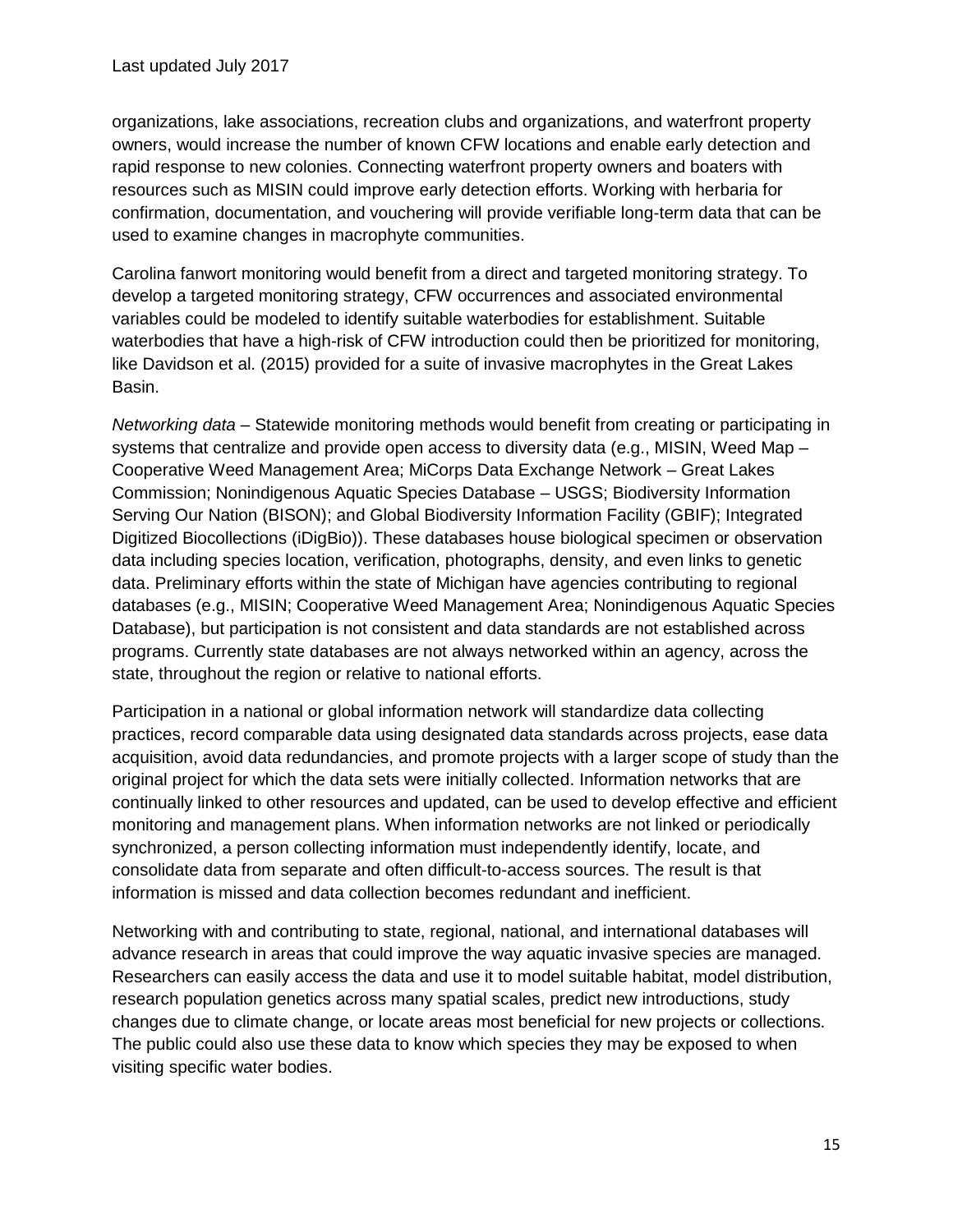*Rapid response* – The ability to rapidly respond to reports in new or high-value locations submitted by the public or through a regular monitoring strategy is essential to battling invasive species. Invasive species are easier to treat if the infestation is small. If the procedure to manage an infestation takes several years to achieve action, the infestation may have grown beyond realistic management. The Maine Department of Environmental Protection has developed a rapid response protocol that attempts to treat infestations of certain aquatic invasive species within 30 days of a newly detected aquatic invasion (MDEP 2006). The workflow begins at confirmation of report, and then delineation of infestation, containment, and primary evaluation. Next steps are treatment selection, plan refinement, and implementation. The infestation should be monitored and evaluated regularly for several seasons to evaluate the treatment and control any re-emerging growth. Although it is called a rapid response, it may not end rapidly.

*Management* – When managing CFW, it is important to delimit the extent of the infestation, contain already established populations, and protect high-value sites. When determining the best integrated pest management plan, factors such as phenotypes and whether the population reproduces sexually or asexually should be taken into consideration. Population genetics, as well as chemical and mechanical control research could help develop more effective management plans.

*Measuring effective control:* Following the treatment of CFW, the effectiveness of treatment can be quantitatively assessed through documenting any year-to-year regrowth, reduction in CFW biomass, height, or percent cover. The goal of aquatic invasive species management strategies is to preserve or restore ecologically stable aquatic communities. Minimal chemical, biological, and physical controls should be required to maintain these communities. Any management plan should involve the integration of prevention and control methods that consider factors affecting the long-term ecological stability of an aquatic community.

## **Acknowledgements**

Thanks to Lindsay Chadderton, Andrew Tucker, Ryan Thum, Jim McNair, Pam Tyning, and Paul Hausler for reviewing the draft species strategy.

## **Document citation**

Hackett RA, Cahill BC, and Monfils AK (2017) 2017 Status and Strategy for Carolina Fanwort (*Cabomba carolinianna* A. Gray) Management. Michigan Department of Environmental Quality, Lansing, Michigan.

This document was initially a product of Environmental Protection Agency - Great Lakes Research Initiative 205(j) grant between the Michigan Department of Environmental Quality and Central Michigan University in 2014 (Hackett et al. 2014). The document was significantly revised by Hackett RA, Cahill BC, and Monfils AK in 2017 as part of the 2014 Michigan Invasive Species Grant Program.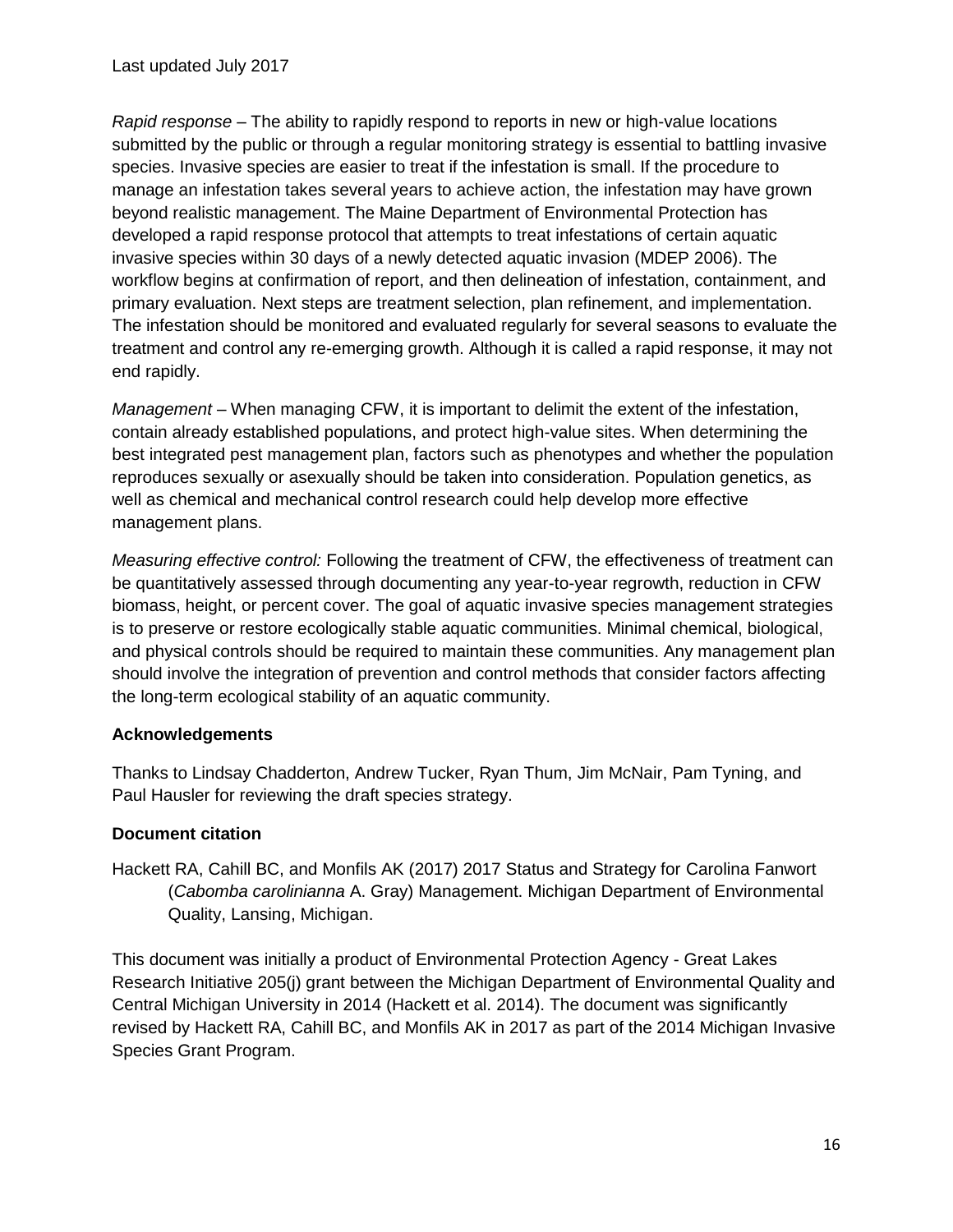|  |  |  | Table 2. Objectives, Strategic Actions, Leads, and Expected Outcomes of CFW Management |
|--|--|--|----------------------------------------------------------------------------------------|
|  |  |  |                                                                                        |

| <b>Guidance and Outreach for Carolina fanwort Management</b>                                   |                                                                                                                                                                                                                              |                                                                                                                    |                                                                                                                                                                                                 |  |  |  |  |  |
|------------------------------------------------------------------------------------------------|------------------------------------------------------------------------------------------------------------------------------------------------------------------------------------------------------------------------------|--------------------------------------------------------------------------------------------------------------------|-------------------------------------------------------------------------------------------------------------------------------------------------------------------------------------------------|--|--|--|--|--|
| <b>Objective</b>                                                                               | <b>Strategic Action</b>                                                                                                                                                                                                      | Who is leading<br>effort in<br><b>Michigan?</b>                                                                    | <b>Expected Outcome</b>                                                                                                                                                                         |  |  |  |  |  |
| Increase public awareness<br>of prevention methods                                             | • Coordinate and collaborate<br>with local and regional<br>partners of water bodies with<br>an infestation or high<br>likelihood of infestation<br>• Educate public of<br>identification, early-detection,<br>and prevention | • AIS Core Team<br>$\bullet$ Lake<br>Associations<br>• Michigan Inland<br>Lakes<br>Partnerships                    | • Increase public awareness of<br><b>CFW</b><br>• Increase the frequency and<br>use of boat washing<br>programs<br>• Contain established<br>populations                                         |  |  |  |  |  |
| Prevent new introductions<br>of CFW                                                            | • Educate local and regional<br>aquaria about AIS                                                                                                                                                                            | $\bullet$ MDARD<br>• Great Lakes<br>Commission                                                                     | • Reduce sale of invasive CFW<br>in Michigan<br>• Reduce misidentification of<br>CFW as other related species<br>• Elimination of purposeful and<br>accidental sale of CFW                      |  |  |  |  |  |
| Provide technical guidance<br>to those interested in CFW<br>management                         | • Framework to prioritize<br>management of CFW<br>populations<br>• Educate stakeholders on<br>available control methods                                                                                                      |                                                                                                                    | • Increase management efforts                                                                                                                                                                   |  |  |  |  |  |
| <b>CFW Monitoring and Data Management</b>                                                      |                                                                                                                                                                                                                              |                                                                                                                    |                                                                                                                                                                                                 |  |  |  |  |  |
| Develop a mechanism for<br>monitoring and reporting<br>AIS species                             | • Develop a system of<br>identifying water bodies with<br>high likelihood of infestation<br>• Survey water bodies with<br>high likelihood of infestation<br>• Identify eDNA markers for<br><b>CFW</b>                        | • AIS Core Team<br>• MISIN<br>• BISON<br>• Michigan Water<br>Corps<br>$\bullet$ eDNA<br>researchers                | • Develop a more thorough and<br>up-to-date statewide<br>distribution of CFW<br>• Evaluate dispersal pathways<br>and vectors                                                                    |  |  |  |  |  |
| Contribute regularly to<br>regional, national, and<br>global diversity information<br>networks | • Consolidate Michigan<br>biological and abiotic data<br>• Standardize resources<br>• Standardize data collection<br>• Network existing data<br>• Regularly synchronize data                                                 | • MISIN<br>• Weed Map -<br><b>CWMA</b><br>• MiCorps<br>• VertNet<br>• NAS - USGS<br><b>BISON</b><br>$\bullet$ GBIF | • Develop adaptive monitoring<br>strategy that responds to up-<br>to-date distribution<br>• Promote AIS research of<br>regional, national, and global<br>extents<br>• Prevent data redundancies |  |  |  |  |  |
| Educate public on<br>identification and reporting<br>of AIS in Michigan                        | • Target users of water bodies<br>that are infested and high-<br>likelihood of infestation                                                                                                                                   | • MISIN<br>• Michigan Water<br>Corps<br>$\bullet$ Lake<br>associations<br>• Management<br>agencies                 | • Increase public awareness of<br>AIS<br>• Increase early detection of<br><b>AIS</b><br>• Identify water bodies that<br>need professional<br>confirmation of AIS                                |  |  |  |  |  |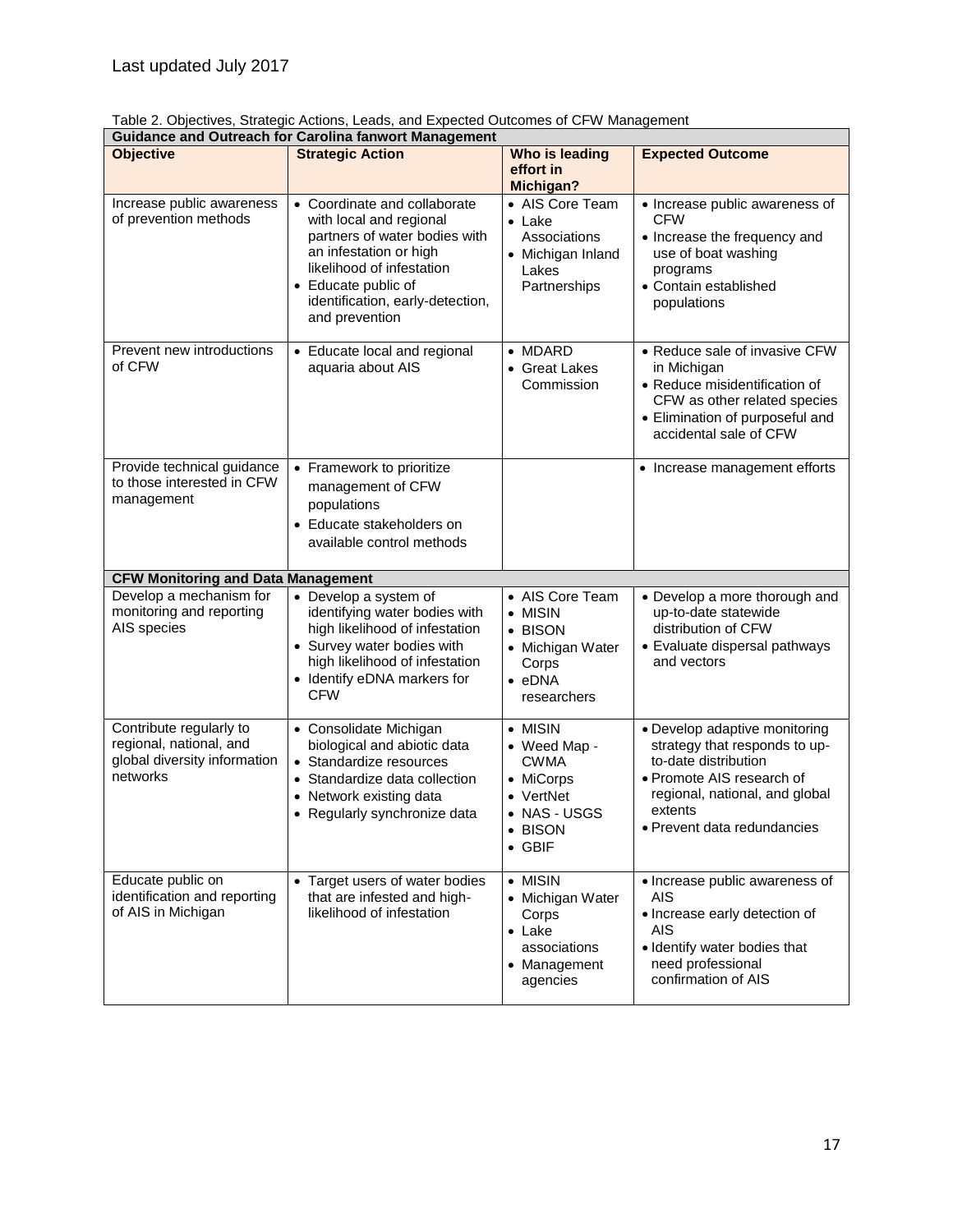| <b>Research Needs for CFW Management</b>                                                                            |                                                                                                                                                                                                         |                                                                                           |                                                                                                                                        |  |  |  |  |
|---------------------------------------------------------------------------------------------------------------------|---------------------------------------------------------------------------------------------------------------------------------------------------------------------------------------------------------|-------------------------------------------------------------------------------------------|----------------------------------------------------------------------------------------------------------------------------------------|--|--|--|--|
| Chemical:<br>Develop treatments to<br>increase long-term control<br>or eradication success                          | Develop guidelines for pre-,<br>$\bullet$<br>post-treatment, and control<br>monitoring to determine<br>treatment efficacy                                                                               | • AIS Core Team<br>• Integrated<br><b>Invasive Aquatic</b><br>Plant<br>Management<br>Team | • Effective treatment of<br>infestation resulting in<br>possible eradication of<br>invasive CFW                                        |  |  |  |  |
| Biological:<br>Establish biological control<br>methods that will increase<br>control and minimize<br>effects of CFW | $\bullet$ Investigate viability of H.<br>natans and P. diminutalis as<br>biological controls<br>• Search for biological control<br>species that can be effective<br>in temperate climates               |                                                                                           | • More effective treatment<br>options for already<br>established populations<br>• Decrease management<br>effects on non-target species |  |  |  |  |
| Mechanical:<br>Evaluate effectiveness of<br>current mechanical<br>controls                                          | Explore methods that limit<br>$\bullet$<br>spread through stem<br>fragmentation                                                                                                                         |                                                                                           | • Determine whether or not<br>long term mechanical removal<br>is a cost-effective<br>management approach                               |  |  |  |  |
| Physical:<br>Evaluate effectiveness of<br>current physical controls                                                 | • Study the effectiveness of<br>shading (e.g., benthic<br>barriers) for<br>reducing/eliminating CFW<br>Study the potential for water-<br>$\bullet$<br>level drawdown to promote<br>CFW seed germination | • Integrated<br><b>Invasive Aquatic</b><br>Plant<br>Management<br>Team                    | • Determine whether or not<br>physical controls are a cost-<br>effective management<br>approach                                        |  |  |  |  |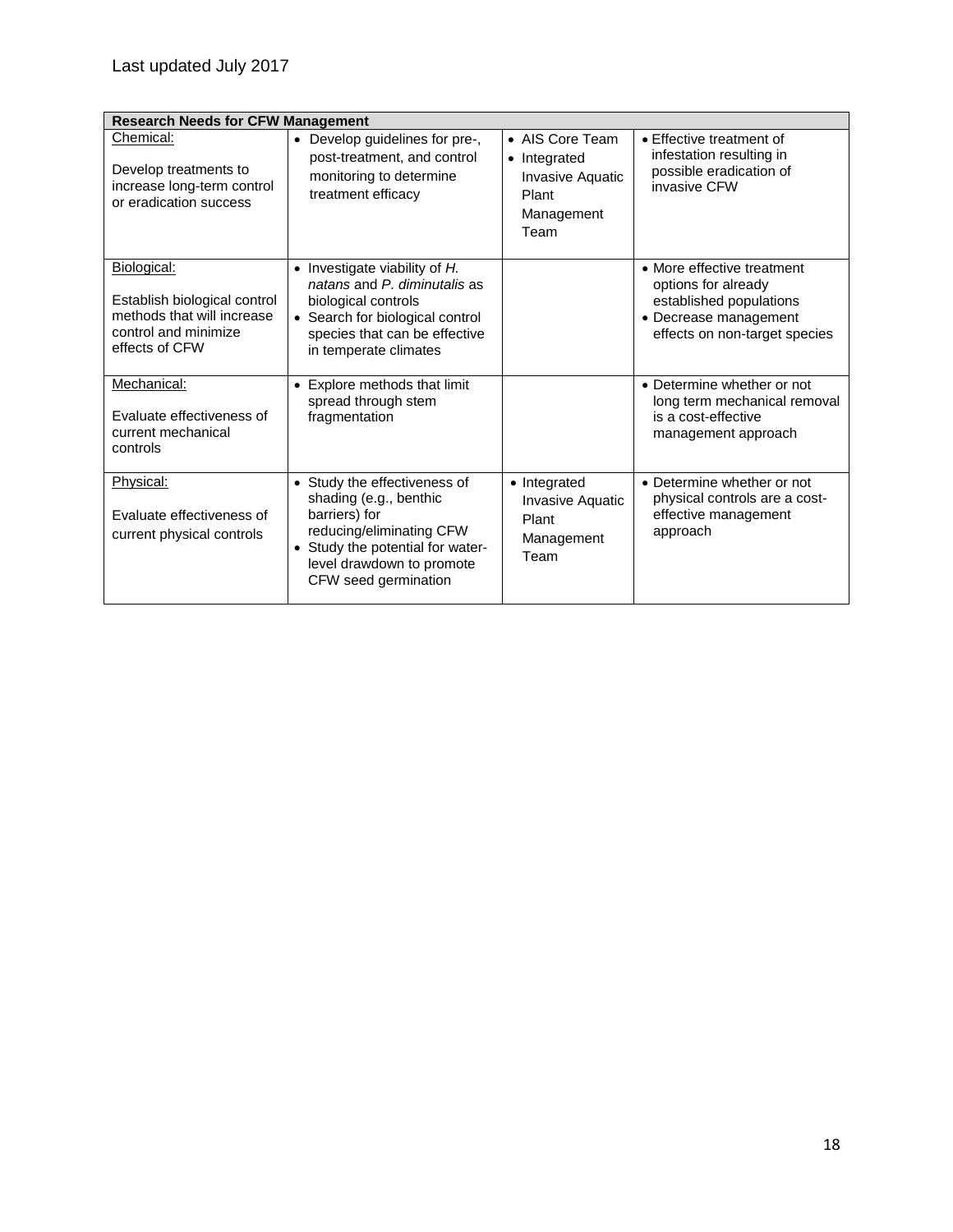### **Literature Cited**

Anderson T, Diatloff G, Garraty K (1996) Potable water quality improved by harvesting the weed Cabomba. 4<sup>th</sup> Queensland Weeds Symposium, Australia.

Applied Biochemists (2002) Navigate. Milwaukee, WI.

Australian Department of the Environment and Heritage (2003) *Cabomba* (*Cabomba caroliniana*) Weeds of national significance: weed management guide. Department of the Environment and Heritage and the CRC for Australian Weed Management, 2003. [http://www.environment.gov.au/biodiversity/invasive/weeds/publications/guidelines/wons/pu](http://www.environment.gov.au/biodiversity/invasive/weeds/publications/guidelines/wons/pubs/c-caroliniana.pdf) [bs/c-caroliniana.pdf.](http://www.environment.gov.au/biodiversity/invasive/weeds/publications/guidelines/wons/pubs/c-caroliniana.pdf) Accessed 9 May 2014.

- Barbosa TDM, Trad RJ, Bajay MM, Amaral MCE (2015) Microsatellite markers isolated from *Cabomba aquatica* s.l. (Cabombaceae) from an enriched genomic library. Appl Plant Sci 3:1500076. doi:10.3732/apps.1500076
- Beal WJ (1900) Notes on *Cabomba caroliniana* A. Gray. Bulletin of the Torrey Botanical Club 27:86.
- Bellinger BJ, Davis SL (2017) Investigating the role of water and sediment chemistry from two reservoirs in regulating the growth potential of *Hydrilla verticillata* (L.f.) Royle and *Cabomba caroliniana* A. Gray. Aquat Bot 136:175–185.
- Bickel TO (2012) Ecology of the submersed aquatic weed *Cabomba caroliniana* in Australia. Eighteenth Australasian Weeds Conference. pp 21–24.
- Bickel TO (2014) A boat hitchhiker's guide to survival: *Cabomba caroliniana* desiccation resistance and survival ability. Hydrobiologia 746:123–134. doi:10.1007/s10750-014-1979-1
- Bickel TO (2016) Processes and factors that affect regeneration and establishment of the invasive aquatic plant *Cabomba caroliniana*. Hydrobiologia 788:157–168. doi: 10.1007/s10750-016-2995-0
- Bickel TO, Perrett C (2014) Competitive performance of *Cabomba caroliniana*. In: Nineteenth Australasian Weeds Conference. Hobart, Tasmania, pp 135–138.
- Bickel TO, Schooler SS (2015) Effect of water quality and season on the population dynamics of *Cabomba caroliniana* in subtropical Queensland, Australia. Aquat Bot 123:64–71. doi:10.1016/j.aquabot.2015.02.003
- Bultemeier BW, Netherland MD, Ferrell JA, Haller WT (2009) Differential Herbicide Response among three phenotypes of *Cabomba caroliniana*. Invasive Plant Sci Manage 2:352–359. doi:10.1614/IPSM-09-035.1
- Cabrera-Walsh G, Schooler S, Julien M (2011) Biology and preliminary host range of *Hydrotimetes natans* Kolbe (Coleoptera: Curculionidae), a natural enemy candidate for biological control of *Cabomba caroliniana* Gray (Cabombaceae) in Australia. Aust J Entomol 50:200–206. doi:10.1111/j.1440-6055.2010.00793.x
- Cahill BC, Monfils MJ, Hackett RA, et al. (*In prep*) Efficacy of flumioxazin for Carolina fanwort control in an inland Michigan Lake.
- Davidson A, Fusaro A, Kashian D (2015) Using a novel spatial tool to inform invasive species early detection and rapid response efforts. Environ Manage 56:54–65.
- Dileepa Chathuranga PK, Priyantha N, Iqbal SS, Mohomed Iqbal MC (2012) Biosorption of Cr(III) and Cr(VI) species from aqueous solution by *Cabomba caroliniana*: kinetic and equilibrium study. Environ Earth Sci 70:661–671. doi:10.1007/s12665-012-2150-9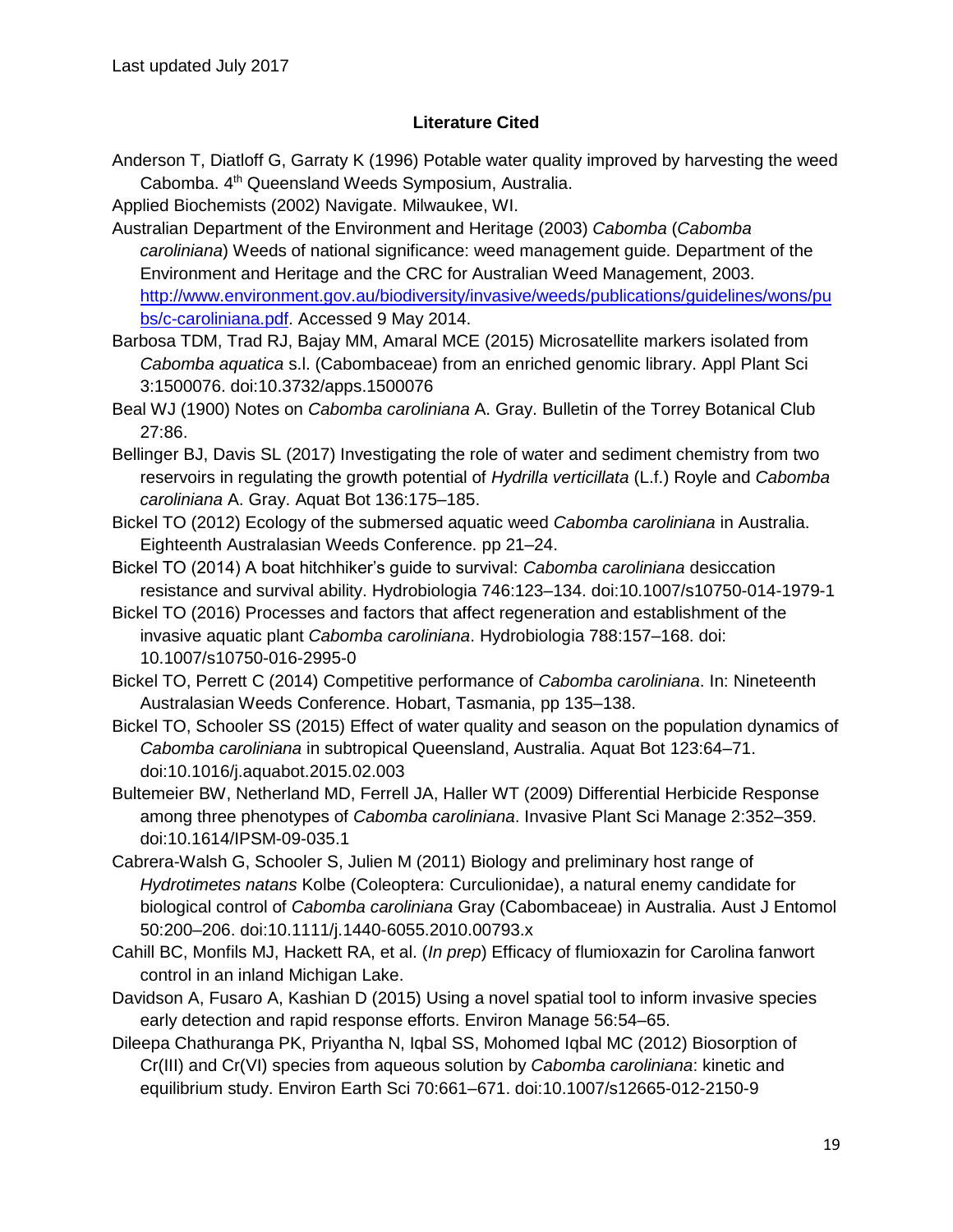- DiTomaso, JM, Kyser GB et al. (2013) Weed Control in Natural Areas in the Western United States, Fanwort. Weed Research and Information Center, University of California. 544 pp.
- Dugdale TM, Butler KL, Clements D, Hunt TD (2013) Survival of cabomba (*Cabomba caroliniana*) during lake drawdown within mounds of stranded vegetation. Lake and Reserv Manage 29:61–67. doi:10.1080/10402381.2013.775198
- eFloras (2014) *Cabomba caroliniana* in Flora of North America. In: www.efloras.org Missouri Botanical Garden, St. Louis, MO & Harvard University Herbarium, Cambridge, MA. http://www.efloras.org/
- FMCAustralasia Pty Ltd (2011) Shark. Murarrie, Queensland, Australia.
- Gangstad EO (1992) The ecology and environmental impact of fanwort. U.S. Army Corps of Engineers Report OCE-NRM-92-5.
- Godfrey RK, Wooten JW (1981) Aquatic and wetland plants of southeastern United States: dicotyledons. University of Georgia Press, Athens, GA.
- Grutters BMC, Gross EM, Bakker ES (2015) Insect herbivory on native and exotic aquatic plants: phosphorus and nitrogen drive insect growth and nutrient release. Hydrobiologia 778:209–220. doi:10.1007/s10750-015-2448-1
- Hackett RA, Caron JJ, Monfils AK (2014) Status and Strategy for Carolina Fanwort (*Cabomba carolinianna* A. Gray) Management. Michigan Department of Environmental Quality, Lansing, Michigan.

Hanlon C (1990) A Florida native – *Cabomba* (fanwort). Aquatics 12:4–6.

- Higman PJ, Slaughter B, Campbell S, Schools E (2010) Early detection of emerging aquatic and wetland invasive plants in Michigan. Michigan Natural Features Inventory. Lansing, MI.
- Hogsden KL, Sager E, Hutchinson TC (2007) The impacts of the non-native macrophyte *Cabomba caroliniana* on littoral biota of Kasshabog Lake, Ontario. J Great Lakes Res 33: 497–504.
- Huang W, Shao H, Li W, et al. (*in press*) Effects of urea on growth and photosynthetic metabolism of two aquatic plants (*Cabomba caroliniana* A. Gray and *Elodea nuttallii* (Planch.) H. St. John). Aquat Bot.
- Hunt T, Dugdale T, Clements D, Fridman M (2015) Concentration-exposure time relationships for controlling fanwort (*Cabomba caroliniana*) with endothall amine salt and carfentrazone. J Aquat Plant Manage 53:144–149.
- Hussner A, Nehring S, Hilt S (2013) From first reports to successful control: a plea for improved management of alien aquatic plant species in Germany. Hydrobiologia 737:321–331. doi:10.1007/s10750-013-1757-5
- Husson E, Hagner O, Ecke F (2013) Unmanned aircraft systems help to map aquatic vegetation. Appl Veg Sci 17:567-577. doi:10.1111/avsc.12072
- Inkson T, Petroeschevsky A, Officer D, Schmitzer (2014) *Cabomba* control for the protection of the Ramsar listed Myall Lakes. In: Nineteenth Australasian Weeds Conference. Hobart, Tasmania, pp 328–332.
- Jacobs MJ, MacIsaac HJ (2009) Modelling spread of the invasive macrophyte *Cabomba caroliniana*. Freshw Biol 54:296–305. doi:10.1111/j.1365-2427.2008.02108.x
- James WF (2011) Effects of lime addition on the growth of fanwort in softwater systems. J Aquat Plant Manage 49:28–36.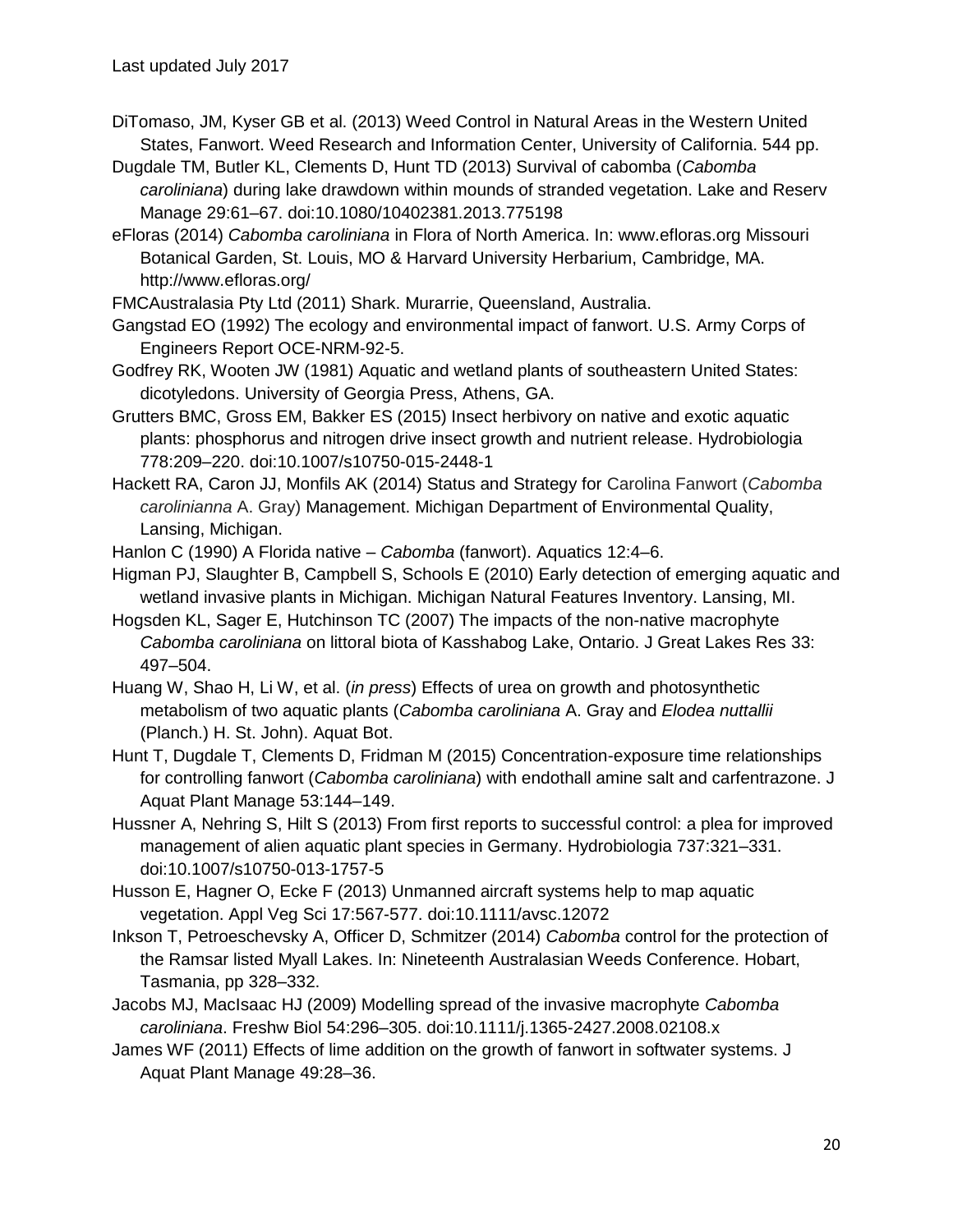- Les DH, Mehrhoff LJ (1999) Introduction of nonindigenous aquatic vascular plants in southern New England: a historical perspective. Biol Invasions 1:281–300. doi:10.1023/A:1010086232220
- Leslie AJ (1986) A literature review of *Cabomba*. Report. Bureau of Aquatic Plant Research and Control. Florida Department of Natural Resources, Tallahassee, FL. 18 pp.
- Lyon J, Eastman T (2006) Macrophyte species assemblages and distribution in a shallow, eutrophic lake. Northeast Nat 13:443–453.
- Mackey AP (1996) *Cabomba* (*Cabomba* spp.) in Queensland. Pest Status Review Series, Land Protection Branch, Department of Natural Resources and Mines, Coorparoo, Queensland, Australia. 32 pp.
- Mackey AP, Swarbrick JT (1997) The biology of Australian weeds 32. *Cabomba caroliniana* Gray. Plant Prot Q 12:155–165.
- Mackuľak T, Mosný M, Škubák J, et al. (2015) Fate of psychoactive compounds in wastewater treatment plant and the possibility of their degradation using aquatic plants. Environ Toxicol and Pharmacol 39:969–973. doi:10.1016/j.etap.2015.02.018
- MACSPREAD Australia, FMC Australasia Pty Ltd (2012) Shark® Aquatic Herbicide: Technical Bulletin. FMC Corporation, Philadelphia, USA 1–12.

*The link provided was broken. This online document was revised 3/18/2019.*

Maki K, Galatowitsch S (2004) Movement of invasive aquatic plants into Minnesota (USA) through horticultural trade. Biol Conserv 118:389–396. doi: 10.1016/j.biocon.2003.09.015

Martin DF, Wain RP (1991) The *Cabomba* color problem. Aquatics 13:17.

- Matthews J, Beringen R, Lamers LPM, et al. (2013) Knowledge document for risk analysis of the non-native Fanwort (*Cabomba caroliniana*) in the Netherlands. Office for Risk Assessment and Research.
- McAtee WL (1939) Wildfowl Food Plants. Collegiate Press, Ames, Iowa, pg. 57.

McCracken A, Bainard JD, Miller MC, Husband BC (2013) Pathways of introduction of the invasive aquatic plant *Cabomba caroliniana*. Ecol and Evol 3:1427–1439. doi:10.1002/ece3.530

- McDonald F (2002) Canada's response to the introduction of fanwort in Ontario waters: A case study. Pages 161–167 in R. Claudi, P. Nantel, and E. Muckle-Jeffs, eds. Alien invaders in Canada's waters, wetlands and forests. Natural Resources Canada, Canadian Forest Service Science Branch, Ottawa, ON.
- MDEP (2006) Rapid response plan for invasive aquatic plants, fish, and other fauna. Maine Department of Inland Fisheries and Wildlife and Maine Department of Conservation 1–126.
- MNFI (2012) Glossy Buckthorn (*Frangula alnus*). In: Michigan Natural Features Inventory & Michigan Department of Natural Resources. *The link provided was broken. This online document was revised 3/18/2019.* Accessed 23 Jan 2014
- MISIN (2017) Midwest Invasive Species Information Network: Reported Sightings Database. In: Michigan State University Extension. http://www.misin.msu.edu/. Accessed 20 March 2017.
- Nelson LS, Stewart AB, Getsinger KD (2002) Fluridone effects on fanwort and water marigold. J Aquat Plant Manage 40:58–63.
- Noël J (2004) Growth, reproduction and control of an invasive plant, *Cabomba caroliniana* in Kasshabog Lake, Ontario and its potential dispersal. M.Sc. thesis, Trent University, Peterborough, ON.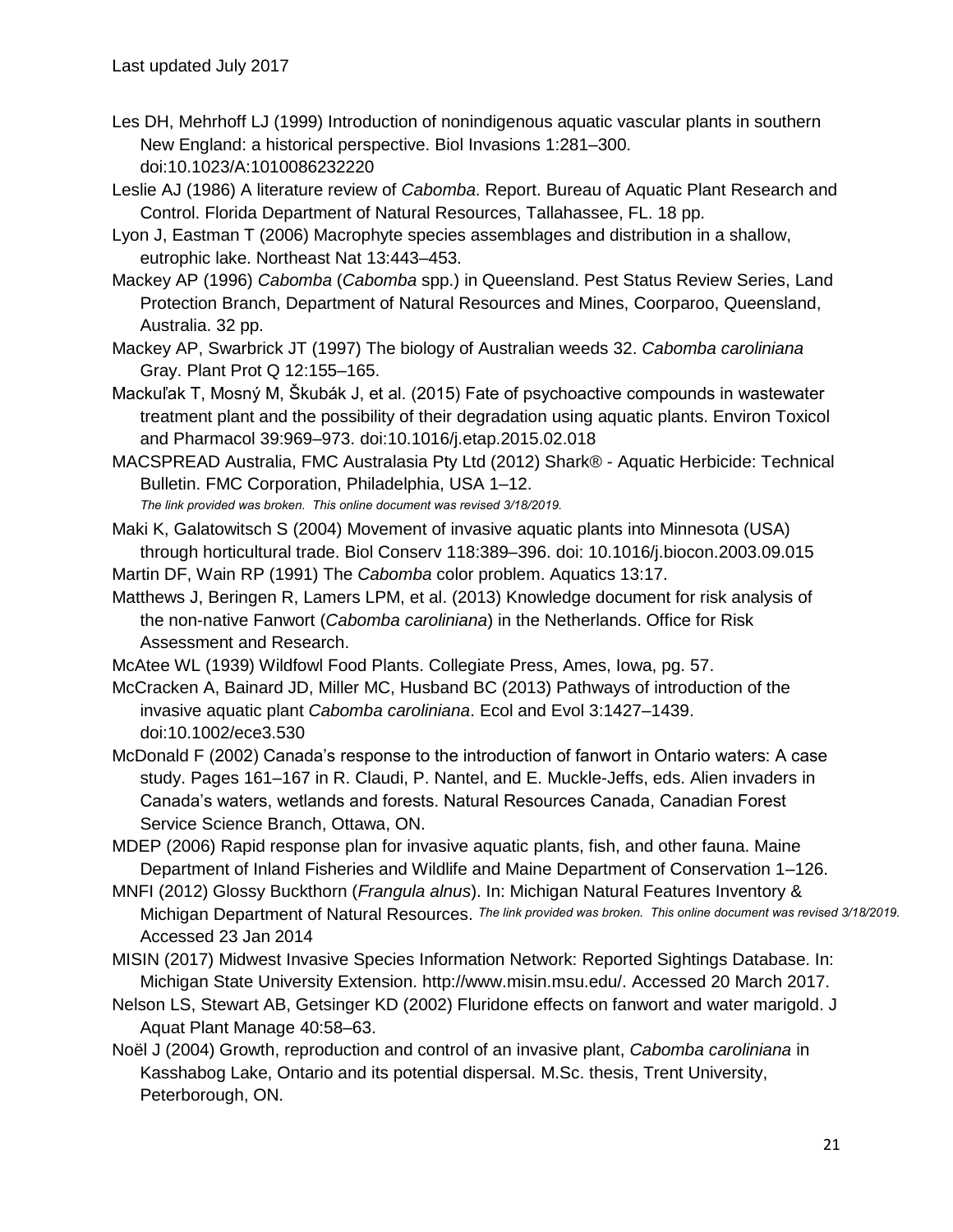- Nur Fadzeelah AK, Lynna Juliana J, Muhammad Habibuddin A (2015) Heavy Metal Removal Using *Cabomba Caroliniana* as Submerged Vegetation Species in Constructed Wetland. In: Hassan R (ed) inCIEC 2014. Springer Singapore, Singapore, pp 397–405.
- Olsen S, Chan F, Li W, et al. (2015) Strong impact of nitrogen loading on submerged macrophytes and algae: a long-term mesocosm experiment in a shallow Chinese lake. Freshw Biol 60:1525–1536.
- Ørgaard M (1991) The genus *Cabomba* (Cabombaceae) a taxanomic study. Nord J Bot 11:179–203.
- Othman R, Hanifah NA, Shaharuddin RI (2014) Aquatic plants as phytoindicator for heavy metals contaminant in polluted freshwater bodies. Res J Appl Sci 9:1225–1229.
- Price T, Collins C (2016) Silt, snags and snapping handbags–managing *Cabomba caroliniana* in the tropics of the Northern Territory. In: Twentieth Australasian Weeds Conference. Perth, Australia, pp 246–249.
- Reznicek AA , Voss EG, Walters BS (2011) Michigan Flora Online. University of Michigan. Web. Accessed 4 April 2014. *(The link provided was broken and has been removed)*
- Riemer, DN (1965) The effect of pH, aeration, calcium, and osmotic pressure on the growth of fanwort. Proceedings of the nineteenth annual meeting of the Northeastern Weed Control Conference, New York.
- Riemer DN, Ilnicki RD (1968) Reproduction and overwintering of cabomba in New Jersey. Weed Sci 16:101-102.
- Rodrigues LR, Fontoura NF, Marques DDM (2014) Food-web structure in a subtropical coastal lake: how phylogenetic constraints may affect species linkages. Mar Freshwater Res 65:453. doi:10.1071/MF12259
- Schneider EL, Jeter JM (1982) Morphological-Studies of the Nymphaeaceae .12. the Floral Biology of *Cabomba caroliniana*. Am J Bot 69:1410–1419.
- Schooler SS (2008) Shade as a Management Tool for the Invasive Submerged Macrophyte, Cabomba caroliniana. J Aquat Plant Manage 46:168–171.
- Schooler S, Cabrera-Walsh W, Julien M (2009) *Cabomba caroliniana* Gray (Cabombaceae. In: Muniappan R, Reddy GVP, Raman A (eds) Biological Control of Tropical Weeds Using Arthropods. Cambridge University Press, pp 88–107.
- Schooler S, Julien M (2008) Progress on the biological control of two invasive aquatic plants, cabomba (*Cabomba caroliniana*) and alligator weed (*Alternanthera philoxeroides*). In: Sixteenth Australian Weeds Conference Proceedings. Queensland Weeds Society. 243.
- Schooler S, Julien M, Walsh GC (2006) Predicting the response of *Cabomba caroliniana*  populations to biological control agent damage. Aust J Entomol 45:327–330. doi:10.1111/j.1440-6055.2006.00559.x
- Scriver M, Marinich A, Wilson C, Freeland J (2015) Development of species-specific environmental DNA (eDNA) markers for invasive aquatic plants. Aquat Bot 122:27–31.
- SePRO (2013a) Sonar ONE. Carmel, IN.
- SePRO (2013b) Galleon. Carmel, IN.
- SePRO (2013c) Renovate Max G. Carmel, IN.
- Sheldon SP (1994) Invasions and declines of submersed macrophytes in New England, with particular reference to Vermont Lakes and herbivorous invertebrates in New England. Lake Reserv Manage 10:13–17.